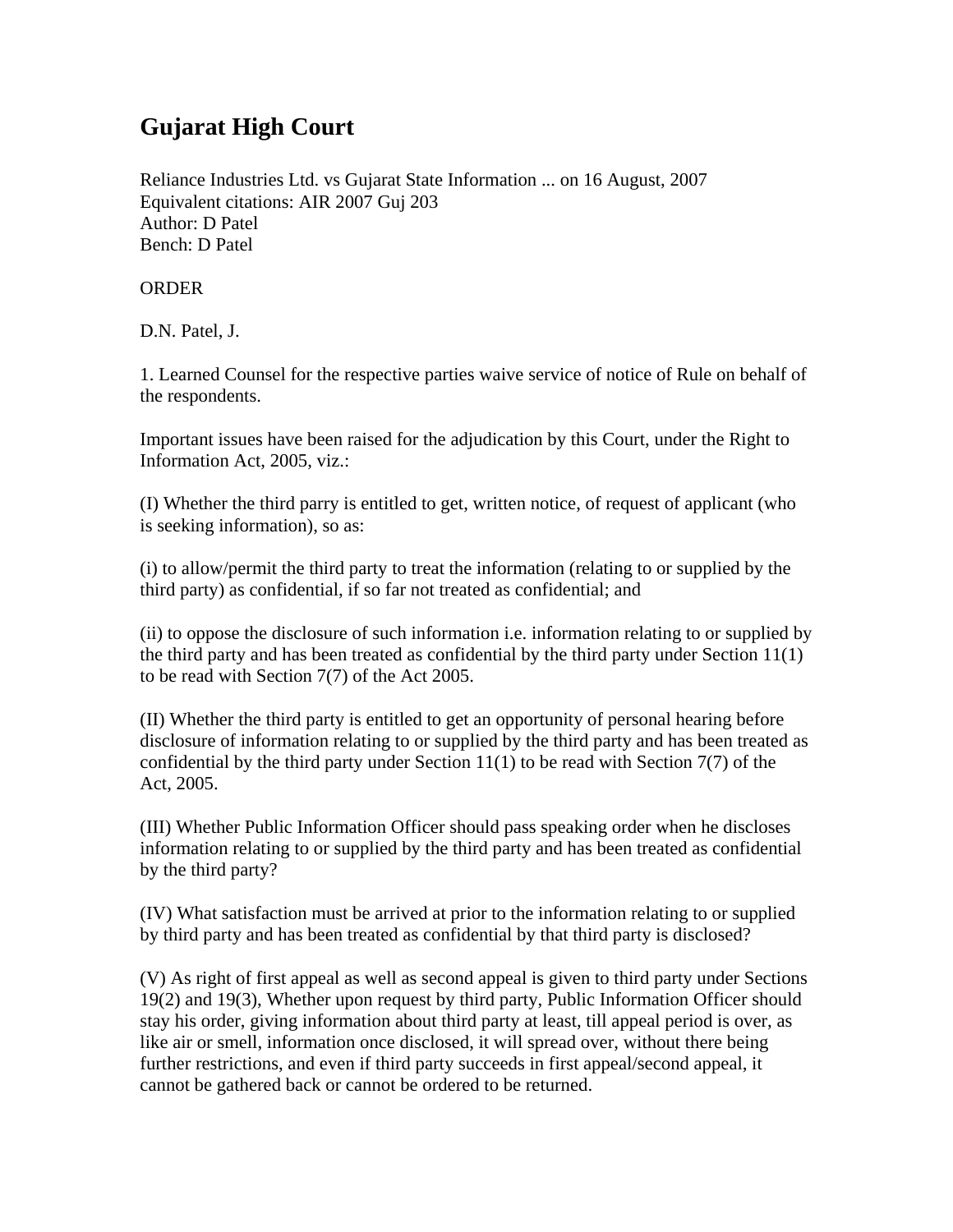The aforesaid petitions have been preferred seeking a writ of mandamus, or any other appropriate writ, order or direction for quashing and setting aside the order dated 31st January, 2007 passed by respondent No. 1 i.e. Gujarat State Information Commission (Annexure 'C to the memo of the petition) as well as the order dated 9th March, 2007 passed by respondent No. 2 i.e. Labour Commissioner and Appellate Authority (Annexure 'F' to the memo of the petition) under the Right to Information Act, 2005 (hereinafter referred to as 'the Act, 2005') as well as the communication dated 9th March, 2007 issued by respondent No. 4 i.e. Public Information Officer (Annexure 'G' to the memo of the petition) and also for a writ, order or direction for commanding respondent Nos. 1, 2 and 4 for recalling of information supplied to the original applicant-Rasiklal Mardia and for a direction upon the original applicant-Rasiklal Mardia, not to use such information for any purpose whatsoever and for a writ of prohibition or any other appropriate writ, order or direction restraining the respondent-authorities from further proceedings with the complaint of the original applicant i.e. Rasiklal Mardia under Section 18 of the Act, 2005 being Complaint No. 541/06-07 and for a writ of mandamus or any other appropriate writ, order or direction commanding respondent Nos. 1 to 6 in Special Civil Application No. 17076 of 2007 not entertaining any application or proceeding at the instance of Mr. Rasiklal S. Mardia under the provisions of the Act, 2005, so far as it is pertaining to the petitioner and its group companies.

#### 2. Summarised Facts of the case:

Several applications (as per arguments of learned senior counsel for the petitioner, there are about 55 applications by now) have been preferred by the original applicant i.e. Rasiklal S. Mardia for getting information about the petitioner and its group companies. One such application is dated 25th July, 2006, which was preferred by the said applicant under Section 6 of the Act, 2005 to respondent No. 3, who transferred the said application to the respondent No. 4 on 29th August, 2006. He also preferred an application to respondent No. 2 (first appellate authority) on 21st August, 2006. Meanwhile, respondent No. 3 wrote a letter dated 29th August, 2006 to the original applicant that he may contact respondent No. 4 for getting information and his application dated 25th July, 2006 has been transferred to respondent No. 4. Therefore, he preferred an application in the form of complaint under Section 18 of the Act, 2005 to respondent No. 1, which is second appellate authority. Respondent No. 1 (second appellate authority) remanded the case to respondent No. 2, (who is first appellate authority) vide order dated 31st January, 2007, whereto this respondent No. 1 has already conveyed that whatever information demanded }s to be given and, therefore, respondent No. 2 has also directed Public Information Officer at Jamnagar that whatever information is demanded ought to be given. Thus, order dated 31st January, 2007 was followed scrupulously by respondent No. 2 and, thereafter by respondent No.

1. Order was passed on 9th March, 2007 by respondent No. 2, who is sitting at Ahmedabad and direction was given to Public Information Officer, who is stationed at Jamnagar. Whatever information was sought for by the original applicant was supplied by Public Information Officer, Jamnagar (which is: at distance approximately 350 kms.) on the very same day i.e. on 9th March, 2007. Thus, order passed by respondent No. 1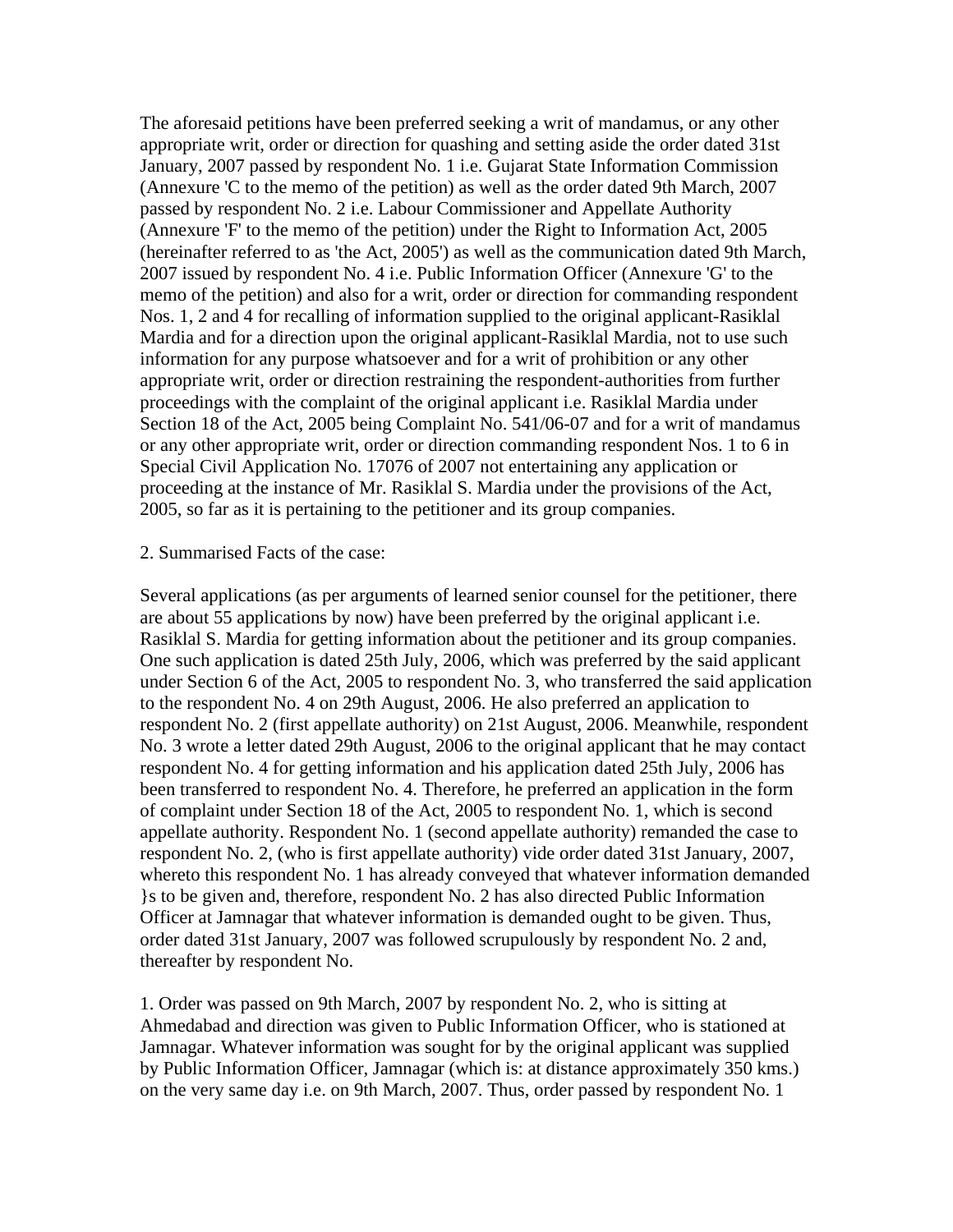dated 31st January, 2007 is under challenge as well as order passed on 9th March, 2007 passed by respondent No. 1, Ahmedabad is also under challenge and information supplied by Public Information Officer, Jamnagar on 9th March, 2007 to the original applicant is also under challenge, which are at Annexures 'C, 'F and 'G' respectively to the memo of the petitions.

Informations demanded by the original applicant i.e. Rasiklal Mardia (in Special Civil Application No. 16073 of 2007), are as under:

(1) You have recommended for sales tax exemption as per Government Policy for Reliance Petrochemicals Ltd. and your department has confirmed that they have complied with terms and conditions of the Govt. as to local employment etc. Please provide complete copy, verification report done to the labourers working there with proof whatever is available with you and whether genuinely local people are employed is verified or not.

(2) Any complaint received by you that they have not complied with the local people and false certificate is issued by your office. If yes copies of all the correspondence and copy of compliance received by you.

(3) Year-wise inspection done by your Dept. and confirmation that local people are continuously checked, confirmed their eligibility for sales tax exemption benefits and other benefits given to them for putting up the industry.

(4) If they have not complied with the terms and conditions whatever action has been initiated by your Dept. and the recommendations made by your Dept. for action to be taken against the company for not complying with terms and conditions, entire copy of the correspondence and present status.

(5) Several people died during the time of construction of Refinery. Status of that and copy confirming how many people died, action initiated by your Dept. and the present status of the cases and copy of the case papers.

(Emphasis supplied)

Thus, the aforesaid informations were demanded by the original applicant i.e. Rasiklal Mordia.

These Informations were pertaining to the petitioner-company and its group companies.

It also appears from the facts of the case that never any of the authorities have given any notice nor the petitioner was heard before supplying the information relating to the petitioner. It is averred by the petitioner that there is business/commercial rivalry by the original applicant-Rasiklal Mardia with the petitioner-company. This allegation is substantiated by further affidavit filed by the petitioner. Reference of Civil Suit No. 1431 of 2003 and Civil Suit No. 3189 of 2002 has been given. These suits are filed by the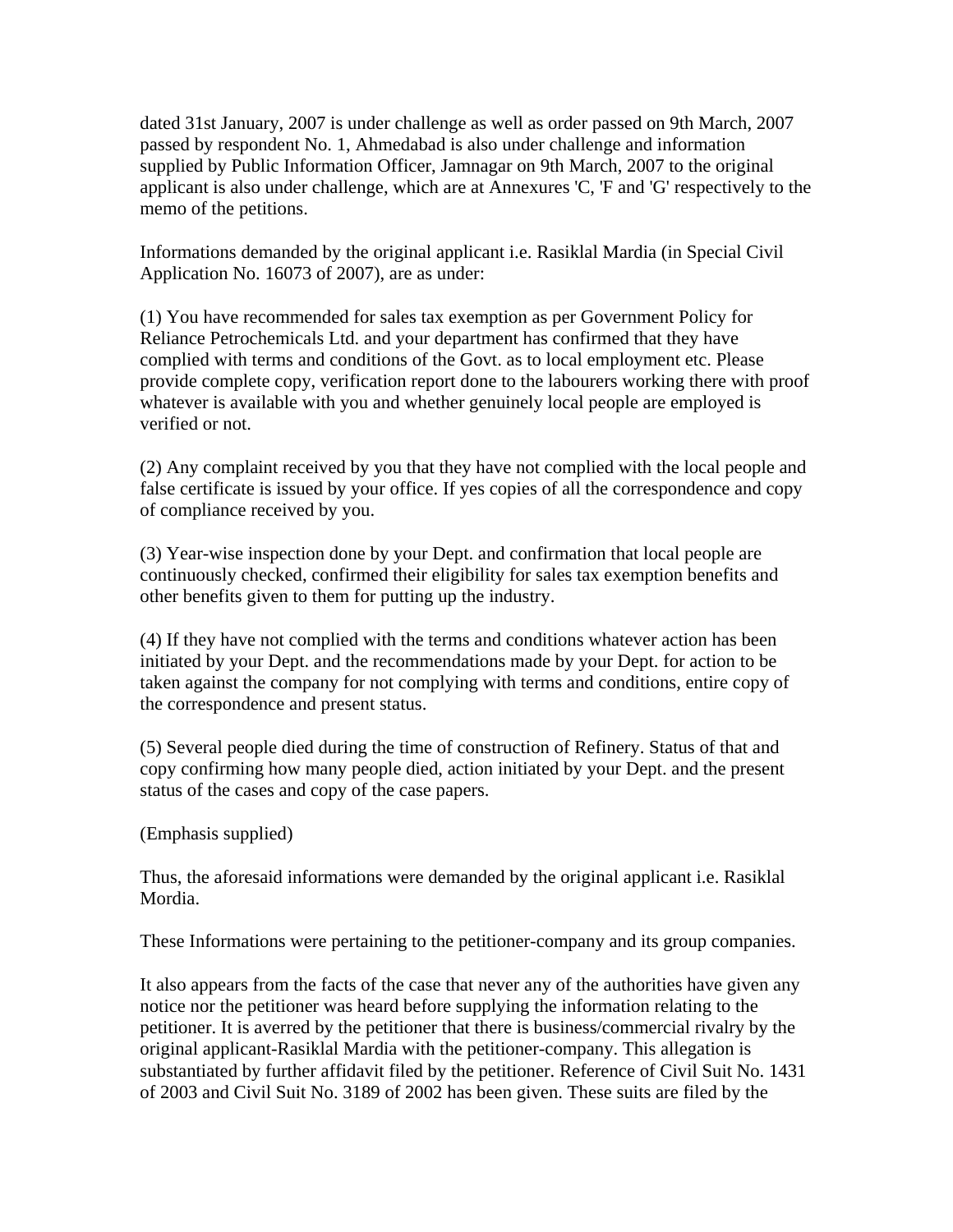original applicant-Rasiklal Mardia (the applicant, who has applied for getting information under Section 6 of the Act, 2005, who is referred hereinafter as "the original applicant") for damages against ICICI Bank and in paras 6(A) and 7 in the respective plaints, reference of petitioner-company is also referred for pointing out commercial/business rivalry between the original applicant and the third party (petitioner).

It is also brought on record by way of further affidavit filed by the petitioner that the applicant is a defaulter and more than one dozen criminal cases have been filed by Union of India through Rabi Barua Officer, Serious Fraud and Investigation Officers, Ministry of Company Affairs, New Delhi (in short 'SFIO') for various offences viz. for improper calculation of depreciation and signing false annual accounts, for failure to maintain liquid assets and for failure to repay the matured deposit amounts. Details of these one dozen offences are annexed at Annexure 'J' to the affidavit filed by the petitioner on 25th July, 2006.

Total 32 applications were preferred for getting information about the petitioner and its group companies and during the course of arguments, this figure increased up to 55 in numbers. In this background, these petitions have been preferred alleging violation of principles of natural justice by the respondent-authorities and the information is obtained by the original applicant, who is having commercial rivalry with the petitioner.

3. Contentions advanced by learned senior counsel for the petitioners:

It is submitted by learned senior counsel Mr. Mihir Thakore with Mr. Dhaval Dave for the petitioners that there is commercial rivalry by the original applicant with the petitioner and its group companies and the suits have been filed by him as stated hereinabove. There is a reference of the petitioner-company in the plaints of the suits. The applicant is a defaulter and several criminal complaints have been filed against him' by Union of India. Therefore, no such application may be entertained by the respondentauthorities, at the instance of Mr. Rasiklal S. Mardia under the provisions of the Act, 2005, so far as it is pertaining to the petitioner and its group companies. No opportunity of making a representation or written notice was given by the respondent-authorities as required under Section 11(1) of the Act, 2005 and no representation was considered by the Public Information Officer as per Section 7(7) of the Act, 2005. No opportunity of personal hearing was afforded by the respondent-authorities. Therefore, orders passed by respondent-authorities are unilateral/arbitrary and violative of Article 14 of the Constitution of India. It is also submitted that as per Section 11(1) of the Act, 2005, a written notice ought to be given to the petitioner to make a representation to the Public "Information Officer, which was never given. The petitioner is a third party as defined under Section 2(n) of the Act, 2005 and, therefore, the petitioner was required to be heard by the respondent-authorities before imparting information relating to the petitioner and its group companies. It is contended by learned Counsel for the petitioners that no reasons were given by the concerned respondent-authority before supplying the information relating to the petitioner. Totally non-speaking orders have been passed. While passing order, reasons are required, if the information is supplied about the third party, under Section 7(1) of the Act, 2005. The said order is an appealable order under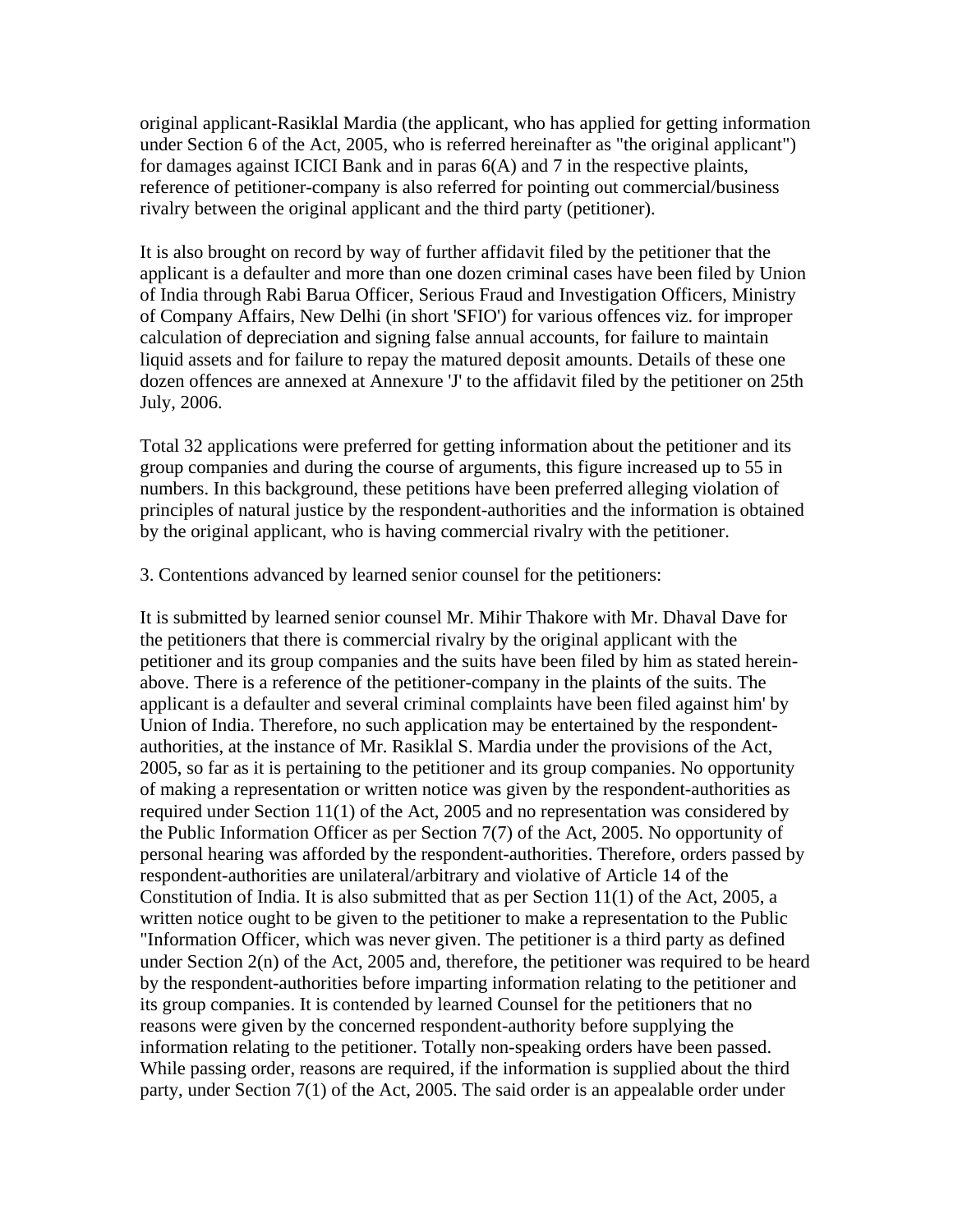Section 19(1) of the Act, 2005. As per Section 11(2), even third party can prefer an application. Public Information Officer is a quasi-judicial authority. It has also been contended by learned Counsel for the petitioners that the words under Section 11(1) "...has been treated as confidential by that third party..." means, before imparting the information, a third party can treat the information (sought for by the original applicant) relating to third party or supplied by third party, as confidential. In the facts of the present case, a letter was written by the petitioners dated 18th May, 2007 (Annexure 'A' to Civil Application No. 17067 of 2007) that information asked by the original applicant-Rasiklal S. Mardia about the petitioner and its group company is treated as confidential by the third party and request was also made to give an opportunity of being heard, to the petitioner, before disclosure of the information.

4. A reply was given by Public Information Officer, on 30th May, 2007 that the information asked by the original applicant was not pertaining to the petitioner and, therefore, there is no need to give an opportunity of being heard to the petitioner. It is also stated by learned Counsel for the petitioners that several applications were given to the concerned respondent-authorities i.e. Principal Secretary, Industry and Mines Department as well as to the Chief Secretary, Government of Gujarat about the information relating to the petitioner, under the Right to Information Act, which was asked by Rasiklal Mardia, with a prayer that no such information should be given to Rasiklal Mardia about the petitioner and its group companies, without giving an opportunity of being heard to the petitioner as contemplated under Section 11 of the Act, 2005. A detailed list of such applications preferred by the original applicant is given along with Special Civil Application No. 17067 of 2007, especially at Annexure T to the memo of the petition. It is contended by learned Counsel for the petitioners that when arguments were over, the figure has crossed 55 in numbers. Thus, Rasiklal Mardia, because of commercial rivalry has applied under Section 6 of the Act, 2005 for the information relating to the petitioner and its group companies, which cannot be given to the original applicant, in breach of the provisions of the Act, 2005. It is also vehemently submitted by learned Counsel for the petitioners that the manner in which respondent No. 1 has decided the matter vide order dated 31st January, 2007 requires to be scrutinised accurately. It appears that without any appeal preferred before second appellate authority, respondent No. 1 remanded the matter to respondent No. 2, who is first appellate authority, with a clear direction in para 4 of the said order to provide information to the original applicant i.e. Rasiklal Mardia, free of charge and within 30 days from the date of order. This direction was given by second appellate authority to respondent No. 2, who is first appellate authority, who in turn, directed Public Information Officer at Jamnagar to supply the information, whatever are asked for, by the original applicant. The order was passed by the respondent No. 2 at Ahmedabad on 9th March, 2007 and direction was given to the Public Information Officer at Jamnagar. It is also contended by learned Counsel for the petitioners that on the very same day, Public Information Officer, Jamnagar, which is at long distance from Ahmedabad who obeyed the order even without reading it and supplied the information to the original applicant i.e. Rasiklal Mardia on the very same day.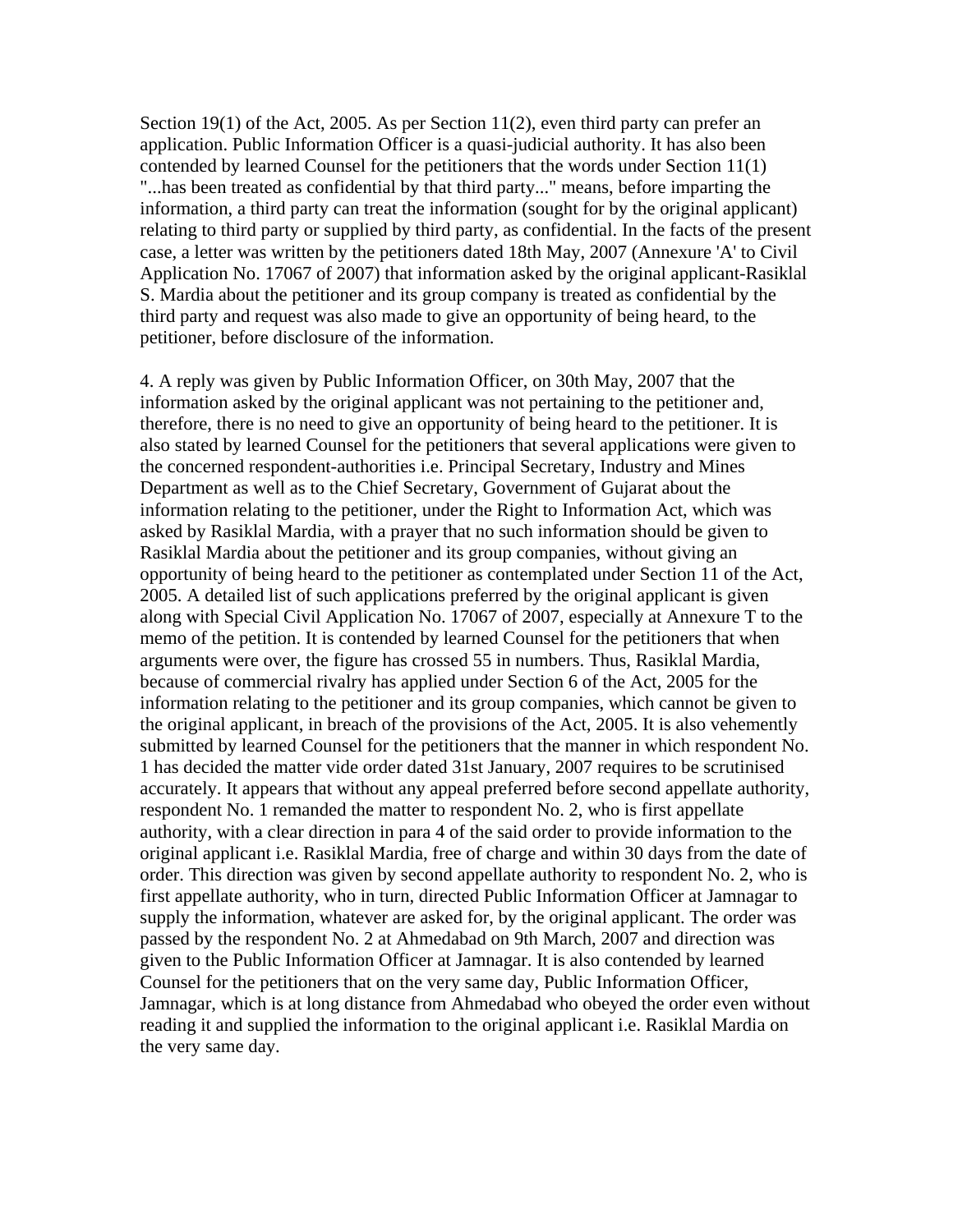5. Thus, method in which the orders piled by respondent Nos. 1,2 and 4 is such that, it requires a close scrutiny as the said orders are not only in defiance of the provisions of the Act, 2005 but are in violation of principles of natural justice. It is also contended by learned Counsel for the petitioners that in the facts of the present case, none of the authorities i.e. neither respondent No. 1 nor respondent No. 2 nor respondent No. 4 have arrived at a conclusion that public interest in disclosure outweighs harm or injury to the protected interest of third party. Nor a conclusion is arrived at that larger public interest warrants disclosure of such information. No such satisfaction is arrived at by any of the authorities and, therefore also, all three orders dated 31st January, 2007 passed by respondent No. 1; order dated 9th March, 2007 passed by respondent No. 2 and information supplied by respondent No. 4 vide letter dated 9th March, 2007 deserve to be quashed and set aside as they are in gross violation of the provisions of the Act, 2005 and the principles of natural justice. As the information is already supplied in defiance of the provisions of the Act, 2005, the same may be ordered to be recalled from the original applicant-Rasiklal Mardia or a direction may be given to the original applicant not to make use of said information for any purpose whatsoever.

#### 6. Contentions advanced by learned Counsel for the original applicant-Rasiklal Mardia:

Learned counsel for the original applicant (Rasiklal Mardia) submitted that the petitioners have no locus standi to file these petitions. Nothing secret is revealed. No reasons are required to be given for seeking information. Right to get information is an absolute right. Public Information Officer has no right to deny information on the ground of intention of the applicant. Only commercial competitor can best use the information to minimize corruption. No hearing is contemplated under Section 7 of the Act, 2005. At the most, Public Information Officer has to consider a representation given under Section 11(1) of the Act, 2005. Very rigid is time bound schedule given under the Act, 2005 for supply of the information and, therefore, time is an essence and drastic are the consequences, if application seeking information is not disposed of within time bound schedule. Penalties are provided under Section 20 of the Act, 2005 and, therefore, this dilutes the principles of natural justice. Even original applicant is not required to be heard under Section 7 of the Act, 2005. It is a matter entirely between the original applicant and Public Information Officer. It is contended by learned Counsel for the original applicant that the case is not covered under Section 11(1) of the Act, 2005, and, therefore, there is no need to follow any procedure by the Public Information Officer prescribed under Section 7(7) of the Act, 2005. There is also no need to hear third party, at the most, third party has a right to make a representation. Section 11 has been read and re-read by learned Counsel for both the parties and it is contended by learned Counsel for the original applicant that this Section 11 is entirely based upon confidentiality. If the test of confidentiality fails, Section 11 is not applicable and if Section 11 is not applicable, there is no question of inviting third party to make a representation. Consequently, there is no need to hear third party. Public Information Officer has not to hold any inquiry, not to hear the original applicant, not to hear the third party and not to follow the Court trappings and, therefore, his function is administrative in nature. It is contended by learned Counsel for the original applicant that if the petitioners are aggrieved by the order dated 9th March, 2007 passed by Public Information Officer, Jamnagar, an appeal has been provided under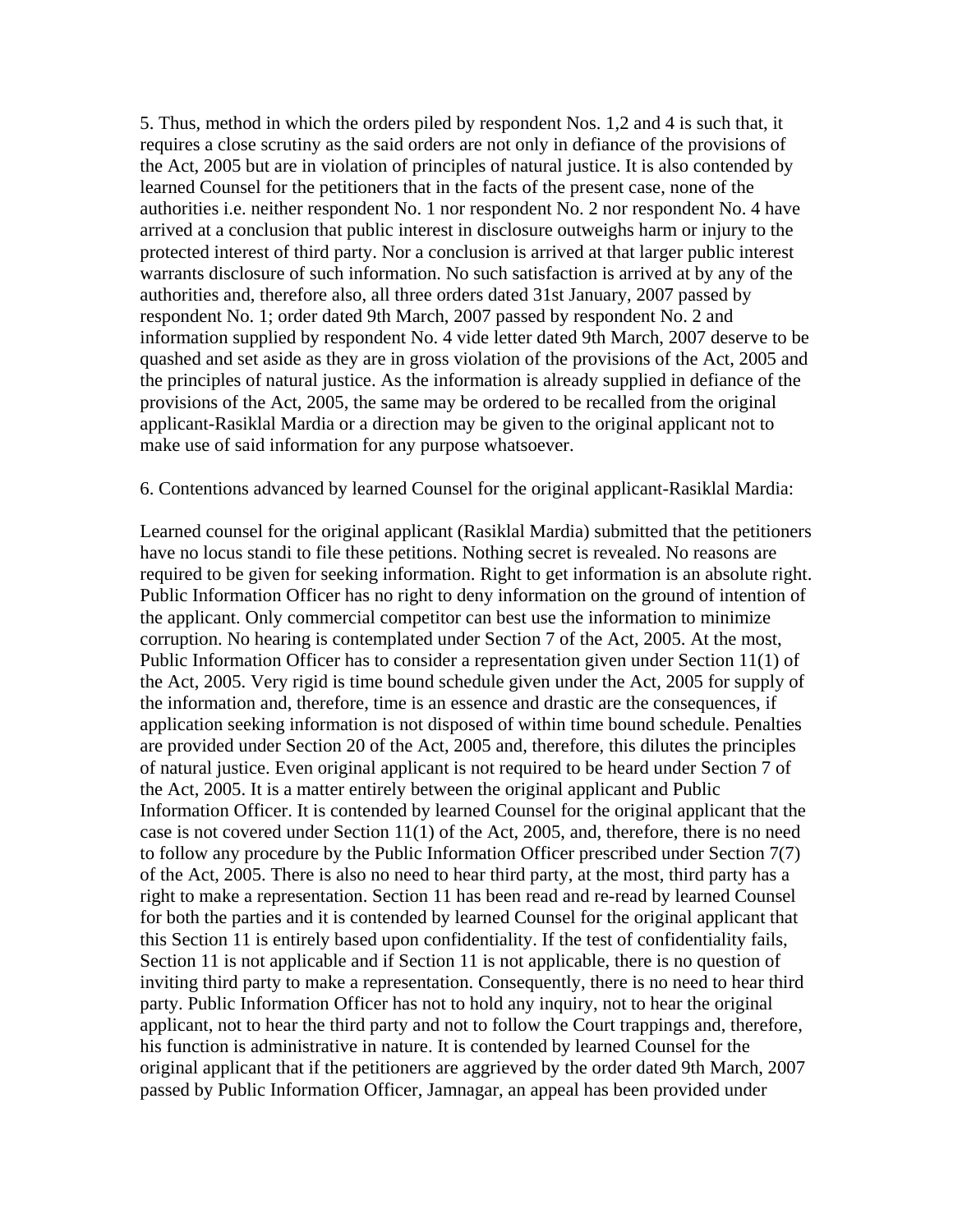Section 19 of the Act, 2005 and, therefore, writ is not tenable at law. It is contended by learned Counsel for original applicant that it is upon the satisfaction of the Public Information Officer, which entitles the third party for show cause notice. If Public Information Officer is of the opinion that the case of the third party is not covered under Section 11(1) of the Act, 2005, there is no need to give any show cause notice to the third party. Only a trade and commercial secrets protected by law is excluded. In fact, the petitioner is not a third party. It is further submitted that second petition being Special Civil Application No. 17067 of 2007, is not tenable at law as the information has already been given, it has become infructuous and, therefore, no prayers can) be granted. No petitions can be filed on behalf of the group companies of the petitioner -company. Economically, they may be one but in the eye of law, they all are separate companies and, separate entities and, therefore, both these petitions deserve to be dismissed.

It is further stated that as the information has already been disclosed to the present petitioner and so, issuance of writ is futile and, therefore, petitions may not be entertained by this Court.

7. Contentions advanced by learned Counsel for respondent No. 1-Gujarat State Information Commission:

Learned counsel for respondent No. 1-Gujarat State Information Commission i.e. second appellate authority, submitted that these petitions are futile writ petitions. There is no applicability of principles of natural justice for passing an order under Section 7 of the Act, 2005. It is further submitted that Section 18 gives the width of power, the area of power and the nature of power. Section 18(1) begins with words 'Subject to the provisions of this Act....' These words, enlarges, the scope of Section 18 of the Act, 2005. Section 19 of the Act, 2005 pertains to appeal. Therefore, Sections 18, 19 and 20 are to be read together. Section 18 is for the complaint. Section 19 is for the appeals (first appeal as well as second appeal) and Section 20 is for the penalty. It is further submitted that right to get information has travelled beyond the public authorities. It can go to the private authorities or to the Government authorities. He has also narrated the words used in Section 11(1) of the Act, 2005 that "...has been treated as confidential by that third party" and pointed out that though it is in continuous present tense. These words by themselves are not permitting the subsequent intention of the third party to treat the said information as a confidential. It is vehemently submitted that respondent No. 1 while exercising powers under Section 18 of the Act, 2005, is not supposed to give hearing to the third party and, therefore, the order passed on 31st January, 2007 is true, correct and in consonance with the facts of the case. He has also relied upon 'no prejudice' theory and pointed out that by giving information, no prejudice is going to cause to the petitioner and, therefore, hearing is an empty formality.

## REASONS:

8. I have heard the learned Counsel for both the sides, who have read and re-read the following relevant provisions of the Right to Information Act, 2005 as well as the Gujarat Right to Information Rules, 2005, are as under: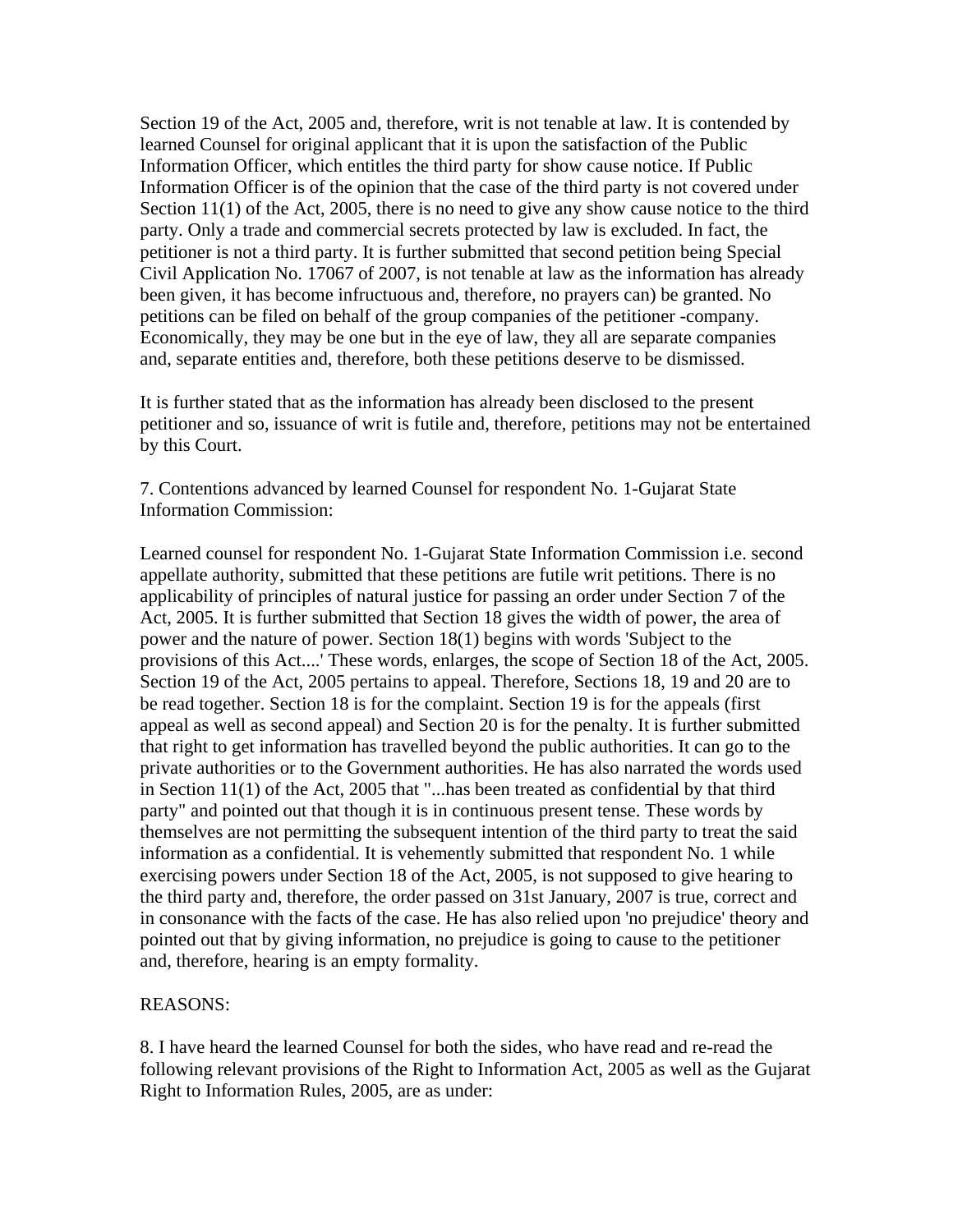Sections 2(n), 7(1), 7(7), 8(d) and 8(j) and 11(1), (2), (3) and (4) and Section 19 as well as Rule 6 of the Gujarat Right to Information Rules, 2005, read as under:

Section 2(n) "third party" means a person other than the citizen making a request for information and includes a public authority.

Section 7. Disposal of request.- (1) Subject to the proviso to Sub-section (2) of Section 5 or the proviso to Sub-section (3) of Section 6, the Central Public Information Officer or State Public Information Officer, as the case may be on receipt of a request under Section 6 shall, as expeditiously as possible, and in any case within thirty days of the receipt of the request, either provide the information on payment of such fee as may be prescribed or reject the request for any of the reasons specified in Sections 8 and 9;

Provided that whether the information sought for concerns the life or liberty of a person, the same shall be provided within forty-eight hours of the receipt of the request.

(7) Before taking any decision under Sub-section (1), the Central Public Information Officer or State Public Information Officer-as the case may be shall take into consideration the representation made by a third party under Section 11.

Section 8. Exemption from disclosure of information.- (1) Notwithstanding anything contained in this Act, there shall be no obligation to give any citizen,-

(a) to  $(c)$  ...

(d) information including commercial confidence, trade secrets or intellectual property, the disclosure of which would harm the competitive position of a third party, unless the competent authority is satisfied that large public interest warrants the disclosure of such information:

(e) to (i) ...

(j) information which relates to personal information the disclosure of which has no, relationship to any public activity or interest or which would cause unwarranted invasion of the privacy of the individual unless the Central Public Information Officer or the State Public Information Officer or the appellate authority, as the case may be, is satisfied that the larger public interest justifies the disclosure of such information:

Provided that the information, which cannot be denied to the Parliament or a State Legislature shall not be denied to any person.

(2) and (3) ...

Section 11. Third party information. (1) Where a Central Public Information Officer or the State Public Information Officer, as the case may be, intends to disclose any information or record, or part thereof on a request made under this Act, which relates to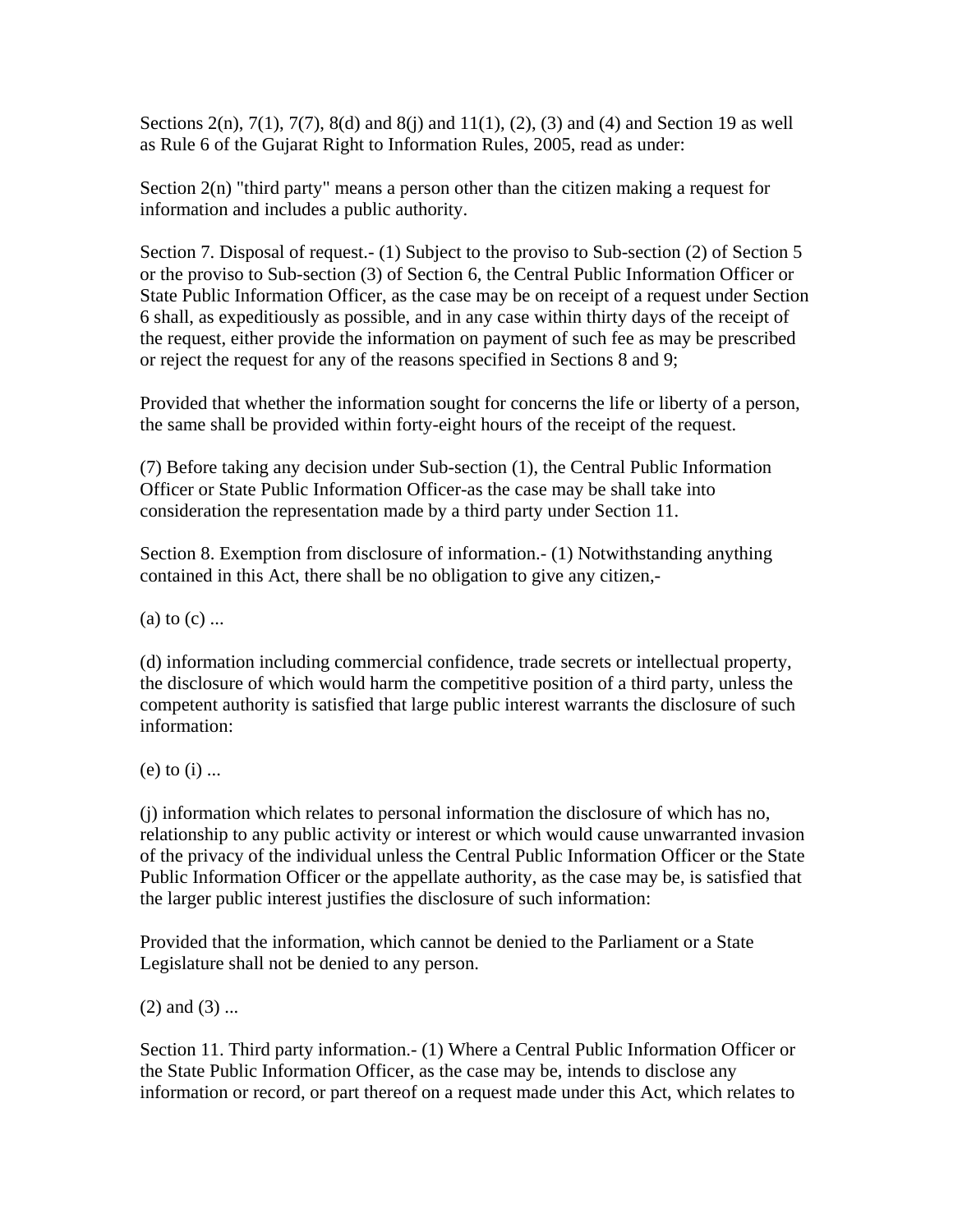or has been supplied by a third party and has been treated as confidential by that third party, the Central Public Information Officer or State Public Information Officer, as the case may be, shall within five days from the receipt of the request, give a written notice to such third party of the request and of the fact that the Central Public Information Officer or State Public Information Officer, as the case may be, intends to disclose the information or record, or part thereof, and invite the third party to make a submission in writing or orally, regarding whether the information should be disclosed, and such submission of the third party shall be kept in view while taking a decision about disclosure of information:

Provided that except in the case of trade or commercial secrets protected by law, disclosure may be allowed if the public interest in disclosure outweighs in importance any possible harm or injury to the interests of such third party.

(2) Where a notice is served by the Central Public Information Officer or State Public Information Officer, as the case may be, under Sub-section (1) to a third party in respect of any information or record or part thereof, the third party shall, within ten days from the date of receipt of such notice, be given the opportunity to make representation against the proposed disclosure.

(3) Notwithstanding anything contained in Section 7, the Central Public Information Officer or State Public Information Officer, as the case may be, shall, within forty days after receipt of the request under Section 6, if the third party has been given an opportunity to make representation under Sub-section (2), make a decision as to whether or not to disclose the information or record or part thereof and give in writing the notice of his decision to the third party.

(4) A notice given under Sub-section (3) shall include a statement that the third party to whom the notice is given is entitled to prefer an appeal under Section 19 against the decision.

Section 19, Appeal.- (1) Any person who, does not receive a decision within the time specified in Sub-section (1) or Clause (a) of Sub-section (3) of Section 7, or is aggrieved by a decision of the Central Public Information Officer or State Public Information Officer, as the case may be, may within thirty days from the expiry of such period or from the receipt of such a decision prefer an appeal to such officer who is senior in rank to the Central Public Information Officer or State Public Information Officer, as the ease may be, in each public authority:

Provided that such officer may admit the appeal after the expiry of the period of thirty days if he or she is satisfied that the appellant was prevented by sufficient cause from filing the appeal in time.

(2) Where an appeal is preferred against an order made by a Central Public Information Officer or a State Public Information Officer, as the case may be, under Section 11 to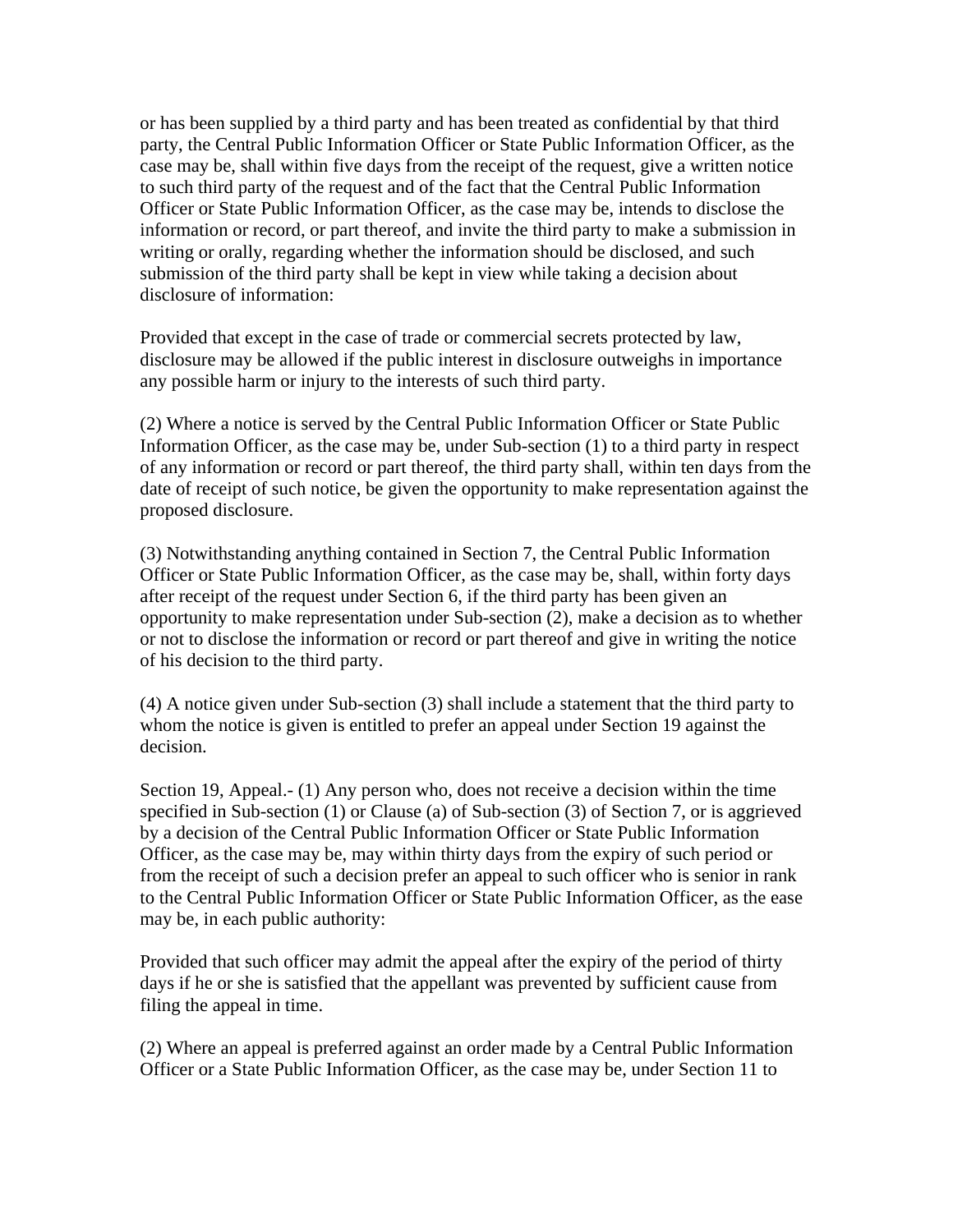disclose third party information, the appeal by the concerned third party shall be made within thirty days from the date of the order.

(3) A second appeal against the decision under Sub-section (1) shall lie within ninety days from the date on which the decision should have been made or was actually received, within the Central Information Commission or the State Information Commission:

Provided that the Central Information Commission or the State Information Commission, as the case may be. may admit the appeal after the expiry of the period of ninety days if it, is satisfied that the appellant was prevented by sufficient cause from filing the appeal in time.

(4) If the decision of the Central Public Information Officer or State Public Information Officer, as the case may be, against which an appeal is preferred relates to information of a third party, the Central Information Commission or State Information Commission, as the case may be, shall give a reasonable opportunity of being heard to that third party.

(5) In any appeal proceedings, the onus to prove that a denial of a request was justified shall be on the Central Public Information Officer or State Public Information Officer, as the case may be, who denied the request.

(6) An appeal under Sub-section (1) or Sub-section (2) shall be disposed of within thirty days of the receipt of the appeal or within such extended period not exceeding a total of forty-five days from the date of filing thereof, as the case may be, for reasons to be recorded in writing.

(7) The decision of the Central Information Commission or State Information Commission, as the case may be, shall be binding.

(8) In its decision, the Central Information Commission or State Information Commission, as the case may be, has the power to -

(a) require the public authority to take any such steps as may be necessary to secure compliance with the provisions of this Act. including -

(i) by providing access to information, if so requested, in a particular form;

(ii) by appointing a Central Public Information Officer or State Public Information Officer, as the case may be;

(iii) by publishing certain information or categories of information;

(iv) by making necessary changes to its practices in relation to the maintenance, management and destruction of records;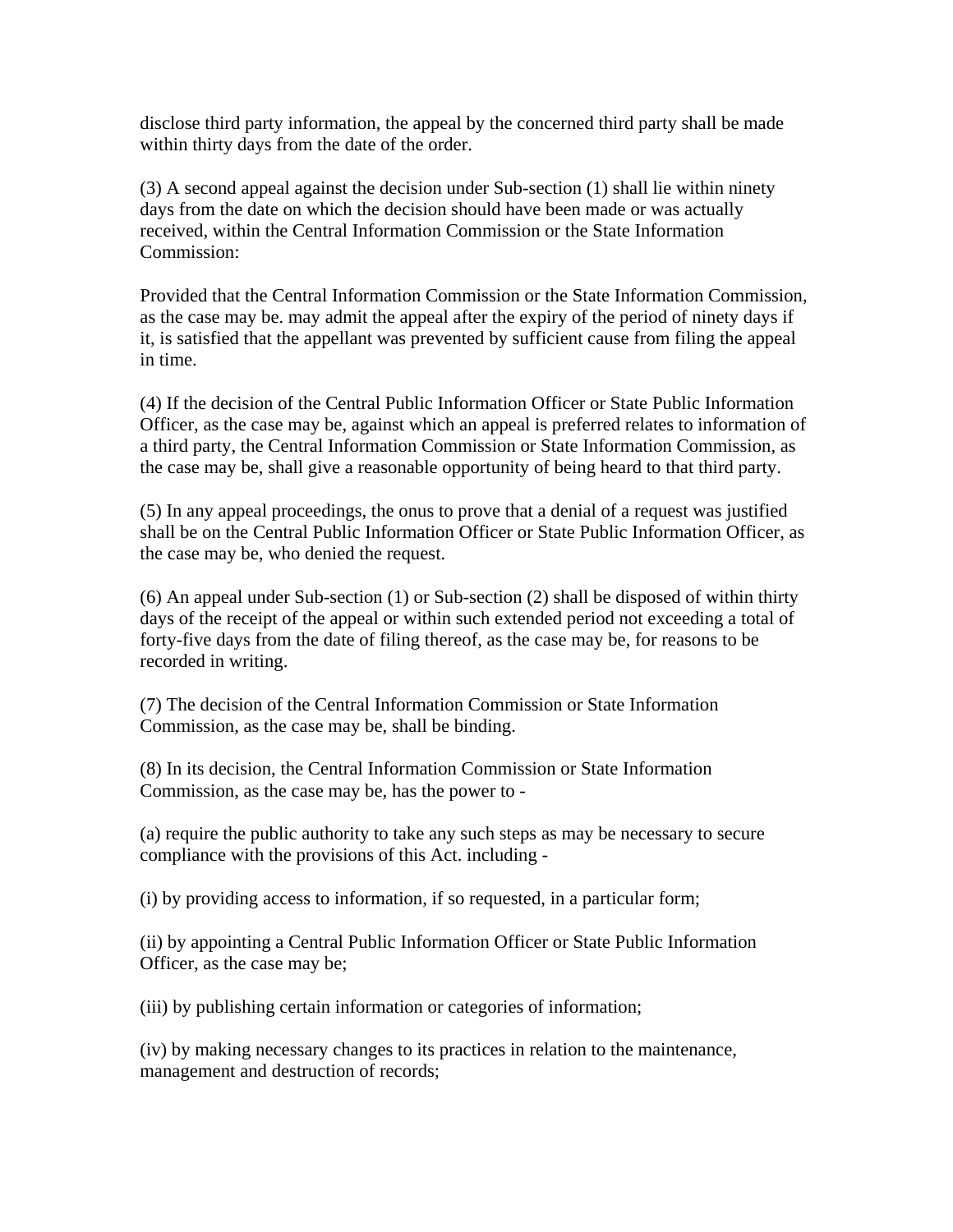(v) by enhancing the provision of training on the right to information for its officials;

(vi) by providing it with an annual report in compliance with Clause (b) of Sub-section (1) of Section 4;

(b) require the public authority to compensate the complainant for any loss or other detriment suffered;

(c) impose any of the penalties provided under this Act;

(d) reject the application.

(9) The Central Information Commission or State Information Commission, as the case may be, shall give notice of its decision, including any right of appeal, to the complainant and the public authority.

(10) The Central Information Commission or State Information Commission, as the case may be, shall decide the appeal in accordance with such procedure as may be prescribed.

Rule 6 Appeal

(1) Any person aggrieved by a decision of the Public Information Officer in Form D or Form F, or does not receive any decision, the case may be, he may prefer an appeal in Form G within thirty days from the date of receipt or non-receipt of such decision, to appellate authority appointed by the Government in this behalf.

(2) The applicant aggrieved by an order of the appellate authority under Sub-rule (1) may prefer the second appeal to the State Information Commission within ninety days from the date of the receipt of the order of the appellate authority giving following details:

- (i) Name and address of the applicant;
- (ii) Name and office address of the Public Information Officer;

(iii) Number, date and details of the order against which the second appeal is filed;

- (iv) Brief facts leading to second appeal;
- (v) Grounds for appeal;
- (vi) Verification by the appellate;

(vii) Any information which commission may deem necessary for deciding the appeal.

(3) Every appeal made to the Commission shall be accompanied by the following documents: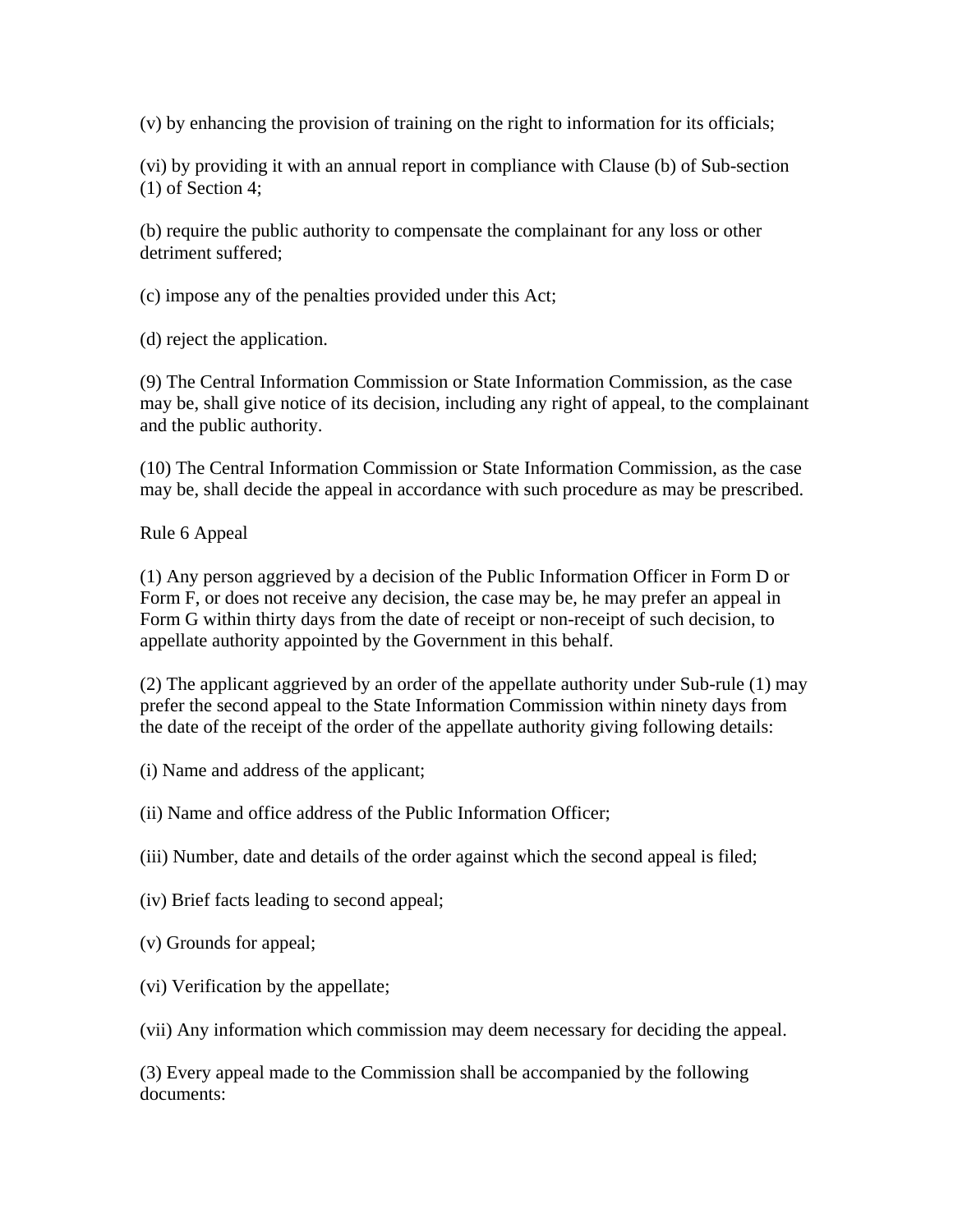(i) Certified copy of the order against which second appeal is preferred.

(ii) Copies of documents referred and relied upon by the appellant along with a list thereof.

(4) While deciding appeal the commission may.-

(i) take oral or written evidence on oath or an affidavit;

(ii) evaluate the record;

(iii) inquire through the authorized officer further details or truthfulness;

(iv) summon the Public Information Officer or the appellate authority who has heard the first appeal;

(v) hear the third party: and

(vi) obtain necessary evidence from the Public Information Officer or the appellate authority who has heard the first appeal.

(5) The Commission shall serve the notice in any one of the following mode ,-

(i) service by the party itself;

(ii) by hand delivery;

(iii) by registered post with acknowledgment due; or

(iv) through the Head of the Department or it's subordinate office.

(6) The Commission shall after hearing the parties to the appeal, pronounce in open proceedings its decision and issue a written order which shall be authenticated by the registrar or such officer as may be authorized by the Commission in this behalf.

(Emphasis supplied)

The aforesaid provisions are repeatedly read out before this Court and pointed out that the information, if relates to or supplied by a third party and has been treated as confidential by that third party, such third party should be given notice by the Public Information Officer before taking decision under Section 7(1) of the Act, 2005. Looking to Section 11(1), Public Information Officer if intends to disclose the information relating to or supplied by third party, has to give written notice to that third party as to information sought for by the original applicant. Looking to the provisions of the Act, 2005, a representation can be made by the third party as to confidentiality of information as to disclosure of information. This representation can be made orally or in writing. The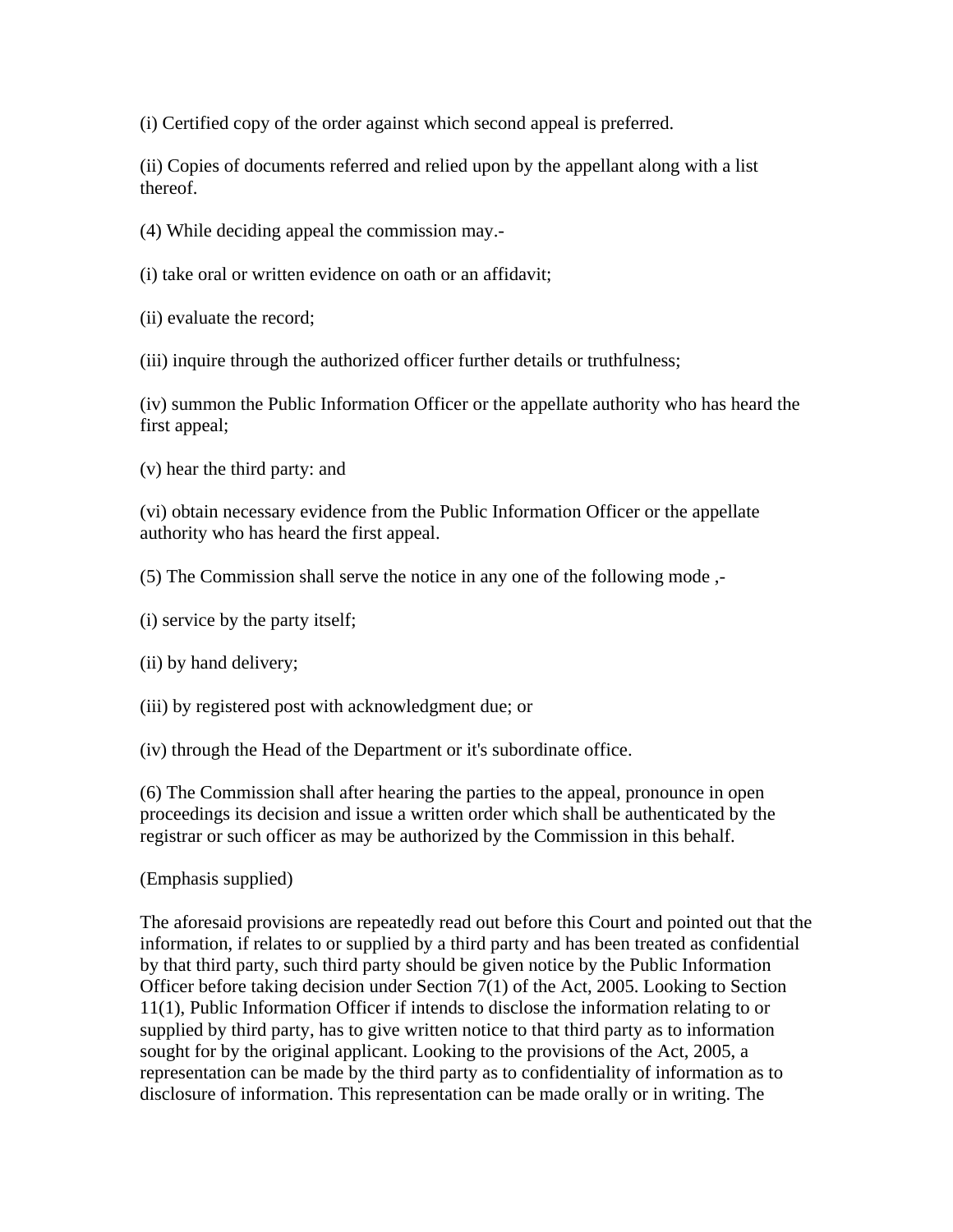words used under Section 11(1) of the Act, 2005 is 'submission. Third party can make a submission in writing or orally. This submission can be made orally only when opportunity of being heard is given. Looking to the provision of Section 7(7) of the Act, 2005, it is a duty cast upon Public Information Officer that he shall take into consideration a representation made by the third party under Section 11(1) of the Act, 2005. Here, words used is 'representation'. Thus, as per Section 11(1) of the Act, 2005, submission can be made by the third party orally and whenever a representation is made under Section 11(1) by a third party, it ought to be taken into consideration by the Public Information Officer. Looking to these two provisions and also keeping in mind the fact that third party has been given a right to prefer an appeal under Section 19(2) of the Act, as well as right of Second Appeal is also given under Section 19(3) and duty is cast upon the second Appellate Authority to give an opportunity of being heard to the third party, especially under Section 19(4) of the Act, 2005, therefore, in my opinion, it is a duty vested in the Public Information Officer to give an opportunity of personal hearing to the third party, to get his submissions, whether he treats the information as confidential and whether information should be disclosed, if the information is relating to or is supplied by the third party.

9. It is contended by learned Counsel for original applicant as well as by Gujarat State Information Commission that third party cannot treat the information as confidential subsequently. The words used...has been treated as confidential by that third party' do not give right to the third party to treat the information as confidential, subsequent in point of time. This contention is also not accepted by this Court, looking to the provision of Section 11(1) of the Act, 2005, the words, the information 'relating to or is supplied by the third party' are such that it is for the third party to point out to the Public Information Officer that the information sought for, to be disclosed supplied is treated as confidential or not. It may happen that when public body collects the information relating to or given by third party. It might not have been treated as confidential but, third party can make a submission that now it is treating the said information as confidential. More so. when information is 'relating to third party' it may not be even known to that third party when and what information relating to third party, was collected by public body. Therefore, Section 11(1) of the Act, 2005, gives mandate to Public Information Officer to give written notice to third party if he intends to disclose information relating to third party. Therefore, looking to nature of information to be disclosed, third party can make written or oral submission whether the information is confidential or not and whether the information should be disclosed or not,. Afflux or passage of time, sometime allows that third party to treat the information as confident, When third party starts business, it might have given several information to public body for getting permissions/licences. At that time, these information might not have been treated as confidential. By afflux of time, commercial rivalry/competition increases. Somebody starts similar business subsequently. If this man asks for information about the third party, Public Information Officer has to give notice to third party and though information was not treated as confidential, initially, in my opinion, under Section 11(1). third party can treat the information supplied by it as confidential. Similarly, if any information relating to third party has collected by public body, third party may not be knowing that information, relating to it is collected by public body-Therefore, third party may not be knowing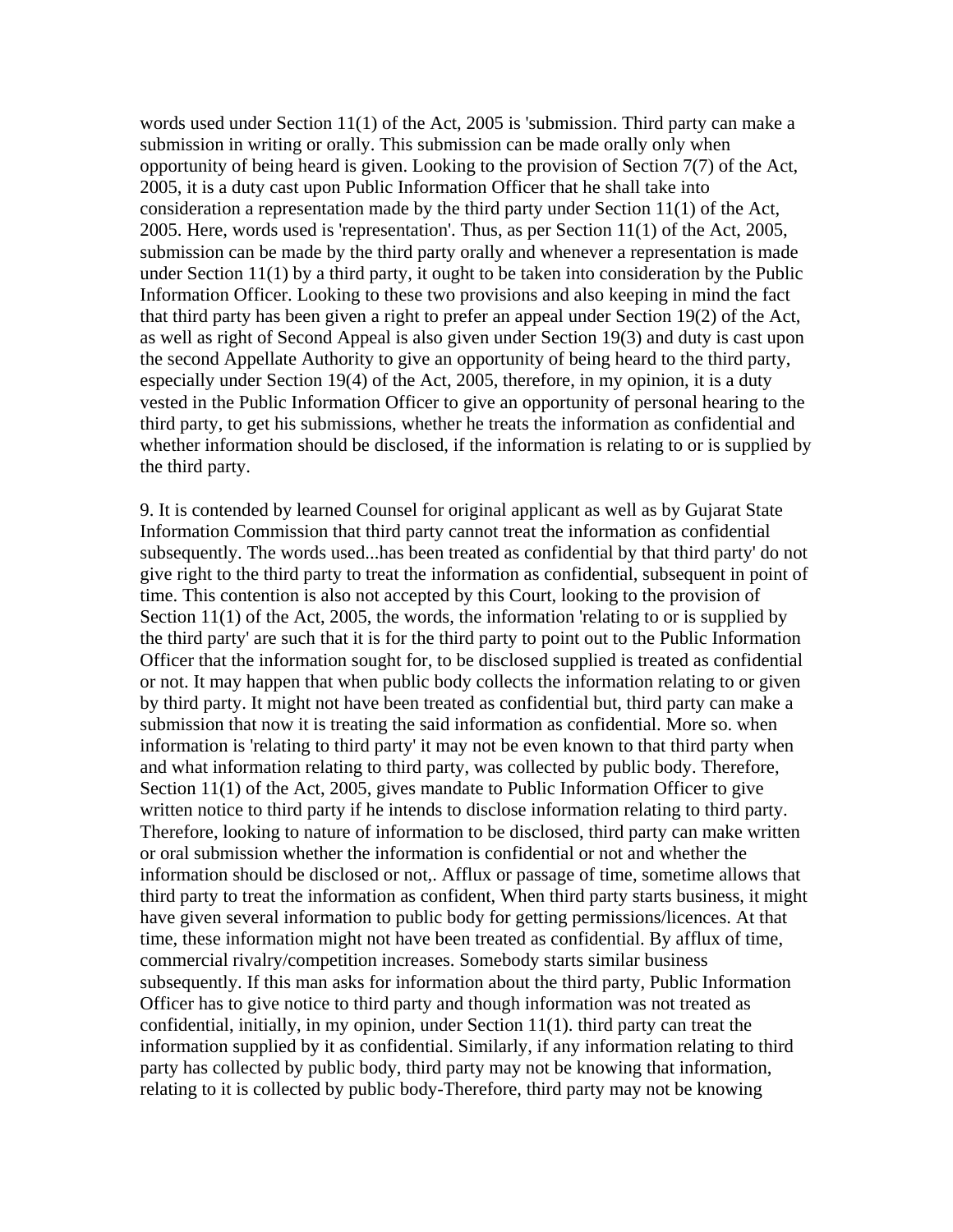importance of such information collected by public body. If any person is asking for this information, relating to third party. in my opinion, as per Section 11(1). Public Information Officer has to give notice to third party and it can treat the information; relating to third party as confidential though it was not treated as confidential initially because, if may not be known to it what important information relating to third party is gathered/collected by public body, Complexity of commerce and trade or Development of economic transactions may compel a third party to treat an information 'relating to or supplied by third party as confidential. What is confidential to the third party is known to the third party alone-There may not be a rubber stamp upon the information that this is a confidential information. It is a right vested in the third party to treat any information 'relating to or supplied by the third party' as confidential. Confidentiality of information depends upon several factors like business of third party, nature of commercial transactions of the third party, etc. Therefore, as per Section 11(1) of the Act, 2005, a written notice is required to be issued to the third party by Public Information Officer, whenever an information to be disclosed is 'relating to the third party or is supplied by the third party'. The words 'relating to' are very general in nature. They take into their sweep, not only the documents, which are supplied by the third party but also any document is pertaining to third party or any document. which has direct nexus with the affairs of the third, party It Is for the third party to point out to the Public Information Officer upon receipt of the notice whether he treats the said information as confidential or not. Even grammatical meaning of the words...has been treated as confidential by that third party' leads to the same conclusion. It is present perfect tense. It is contended by learned Counsel for the petitioners that the information 'has been treated' is still a present tense before the nearest part. Few sentences explaining present perfect tense were pointed out as under:

- (i) How long you have been married.
- (ii) They have been living in the same house for 13 years.
- (iii) Animals have been here for the centuries.

In the aforesaid three sentences, words have been used, they give the meaning that something is lasted for sometimes. Words used in Section 11(1) - '...and has been treated as confidential by that third party' is giving meaning that the third party can treat information 'relating to or supplied by him' as confidential information, at any point of time, before the Information disclosed or supplied by Public Information Officer. Whenever any information sought for, is relating to third party or supplied by third party, as per Section 11(1) of the Act, 2005, and if Public Information Officer intends to disclose the information, he had to give notice to the third party. Submissions can be made by the third party in writing or orally and this submission ought to be considered by the Public Information Officer, as per Section 7(7) of the Act. An opportunity of being heard ought to have been given by Public Information Officer. There is no express exclusion of hearing process. Submissions can be made even orally. Public Information Officer has to consider these submissions or representation. In view of these provisions, I am of the opinion that Public Information Officer should give opportunity of personal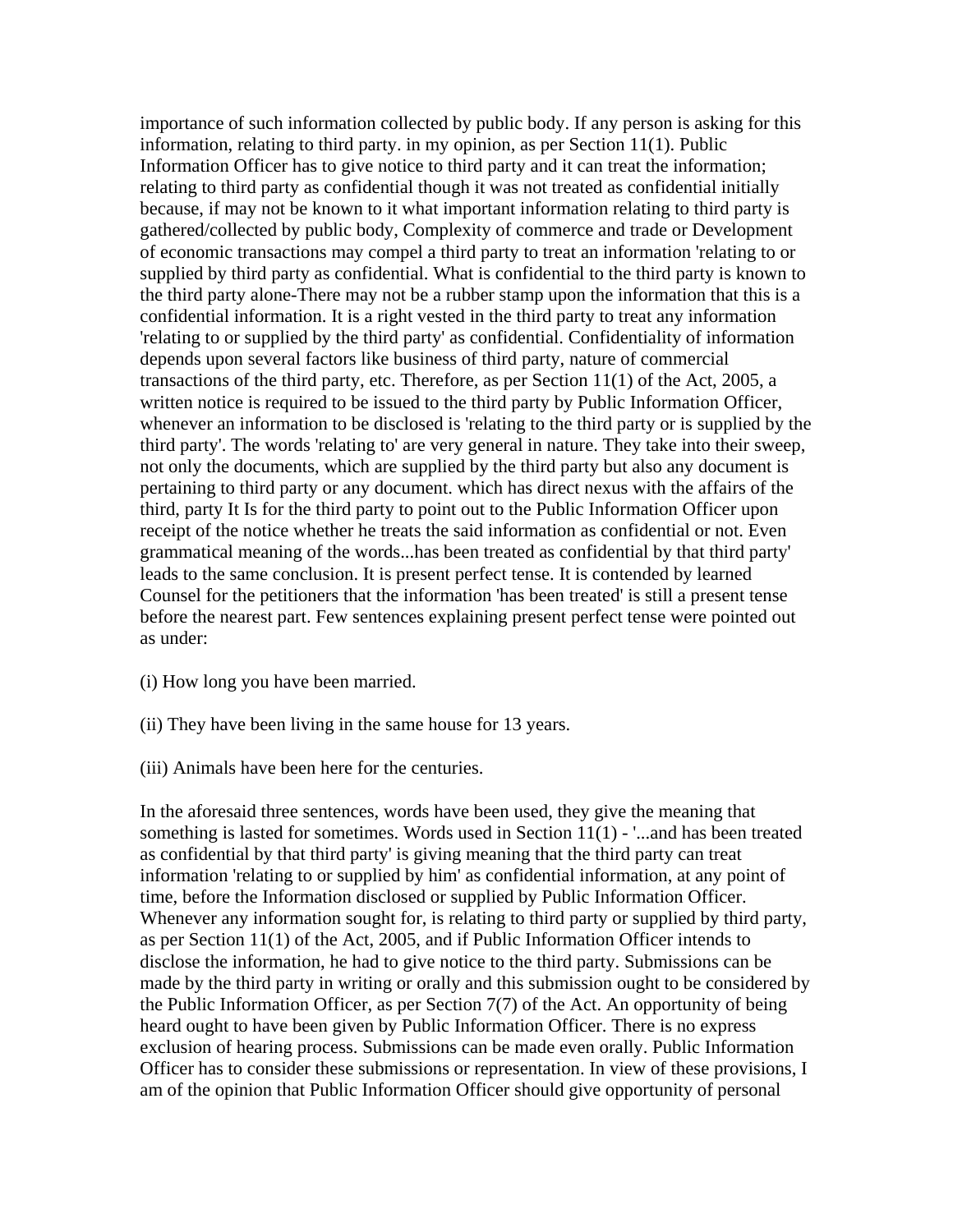hearing to third party before imparting information. In the facts of the present case, no such hearing was ever afforded before imparting the information relating to the petitioner and, therefore, the orders passed by respondent Nos. 1, 2 and 4 deserve to be quashed and set aside.

10. Speaking order to be passed, when information relating to or supplied by the third party and has been treated as confidential by that third party:

It is also contended by learned Counsel for the original applicant as well as by Gujarat State Information Commission that no reasons are required to be assigned under Section 7(1) of the Act, 2005, for passing an order for grant of information. This contention Is also not accepted by this Court, mainly for the reason that if the information supplied is pertaining to third party, reasons for imparting such information to the applicant ought to be given, otherwise, appellate authority cannot know the mind of Public Information Officer. An appeal is provided under Section 19(2) of the Act, 2005. Third party can prefer an appeal. Reasons reveal the mind of the Lower Authority. Reasons of an order is like soul of an order, without order must be declared ineffective. If the reasons are not given for disclosure of the information relating to third party or supplied by third party, the order can be known as non-speaking order. In the facts of the present case, the orders passed by the respondent authorities are totally non-speaking orders and, hence, deserve to be quashed and set aside.

11. It has been contended by learned Counsel for the original applicant that the Public Information Officer has not to decide dispute or lis nor to hold an inquiry nor has to follow the Court trappings and, therefore, his act is purely administrative in nature and has relied upon the decision rendered by Hon'ble Supreme Court reported in AIR 1963 SC 874 as well as AIR 1664 SC 1140 as well as AIR 1963 SC 677 and, therefore, decision of the Public Information Officer under Section 7 is purely administrative in nature and, hence, he is not required to pass a speaking order. This contention is not accepted by this Court for the reason that the Public Information Officer is disclosing the information relating to or supplied by a third party, which has been treated as confidential by that third party. As per Section 11(1) of the Act, 2005, show cause notice in writing ought to be given by him to a third party. Third party can object disclosure of the information. Thus, Public Information Officer, is deciding a dispute or lis between the applicant and a third party and, therefore, the said authority would be a quasi-judicial authority. His decision will prejudicially affect the rights of the third party. It has been held by Hon'ble Supreme Court in the case of Indian National Congress v. Institute of Social Welfare , especially in para 24, as

under:

24. The legal principles laying down when an act of a statutory authority would be a quasi-judicial act, which emerge, from the aforestated decisions are these:

Where (a) a statutory authority empowered under a statute to do any act (b) which would prejudicially affect the subject (c) although there is no Us or two contending parties and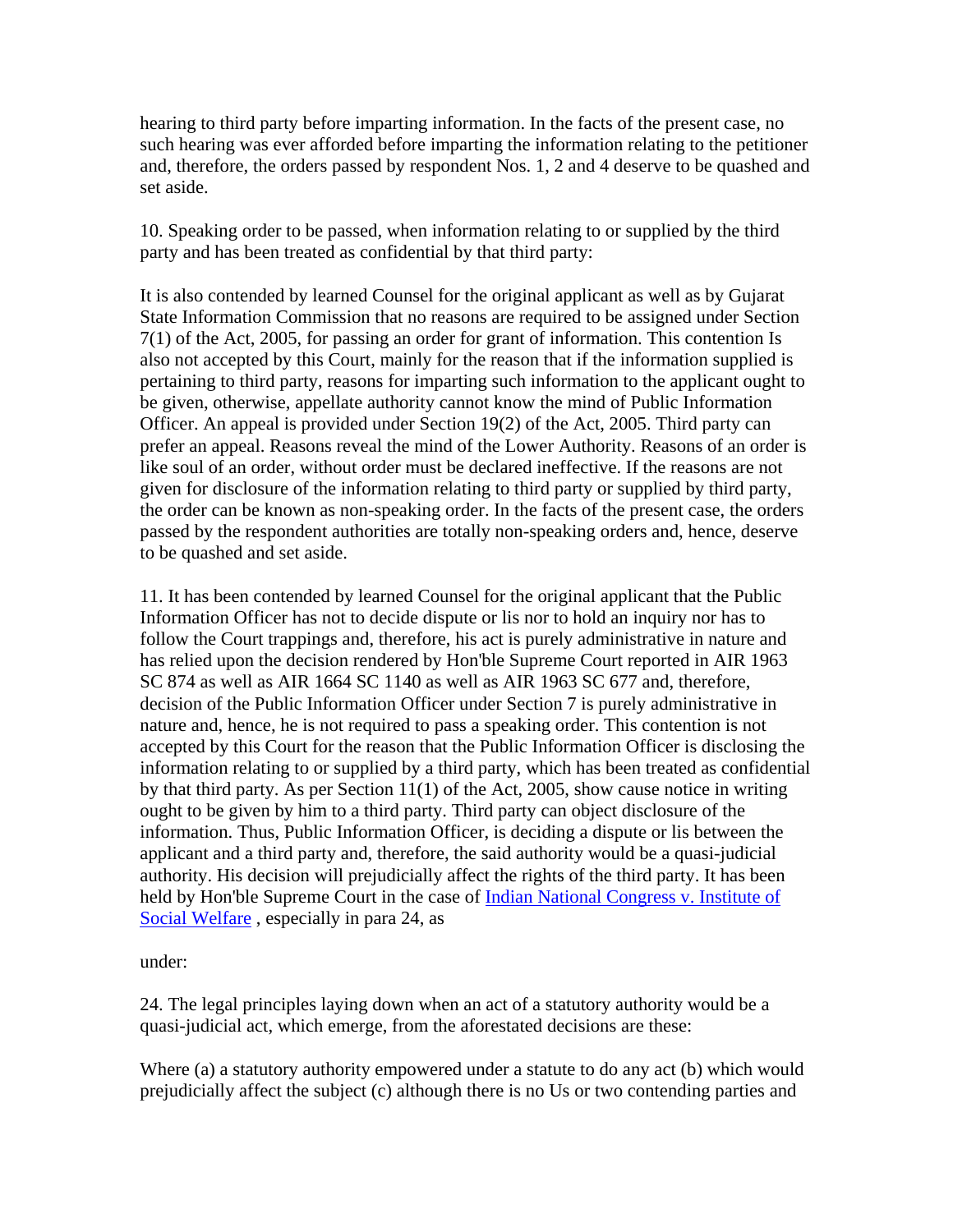the contest Is between the authority and the subject and (d) the statutory authority is required to act judicially under the statute, the decision of the said authority is quasi-Judicial.

Applying the aforesaid principle, we are of the view that the presence of a lis or contest between the contending parties before a statutory authority, in the absence of any other attributes of a quasi-judicial authority is sufficient to hold that such a statutory authority is quasi-judicial authority. However, in the absence of a lis before a statutory authority, the authority, would be quasi-judicial authority if it is required to act judicially.

## (Emphasis supplied)

Thus, in view of the aforesaid decision also, Public Information Officer is a quasi-judicial authority as is empowered under the statute i.e. the Act, 2005 to do an act (disclosing of information), which would affect prejudicially a third party. Third party can prefer an appeal under Section 19(2) of the Act, 2005. Therefore, such authority has to pass a reasoned order.

12. Proceedings under Sections 7 and 11 of the Act, 2005:

As per Section 6 of the Act, 2005, any applicant can apply for getting information and such application has to be disposed of, as per Section 7 of the Act, 2005. Section 7(7) of the Act, 2005, imposes a duty upon the Public Information Officer that he shall take into consideration a representation made by a third party under Section 11 of the Act, 2005. Section 11 is applicable when information to be disclosed is 'relating to or supplied by a third party' and has been treated as confidential, by that third party. To know, whether information 'relating to or supplied by the third party' has been treated as confidential by that third party, Public Information Officer has to give notice. Public Information Officer cannot unilaterally decide, on its own, that the information, sought for by the applicant, is confidential or not. Whether information has been treated as confidential, by the third party or not, that can be said only by the third party and upon getting such submission in writing or orally, Public Information Officer has to consider them while taking a decision about disclosure of information. Looking to the aforesaid provision of Section 7(7) read with Section 11 of the Act, 2005, it appears that which document or information has been treated as confidential by that third party that ought to be disclosed by the third party in reply of the show cause notice, which must be given by Public Information Officer as stated hereinabove. Submission can be made even orally before the Public Information Officer. These words are sufficient enough to impose duty upon Public Information Officer to give personal hearing to a third party. In fact, Public Information officer if discloses the information in violation of the provisions of the Act, 2005 and if the appeal is preferred by the third party and if he succeeds, it is difficult to get back such information from the original applicant. Public Information Officer or any authority under the Act, 2005 if is deciding the disclosure of the information relating to third party or supplied by the third party, which has been treated as confidential by that third party and if any application for stay of the order is applied, it ought to be granted for a reasonable period, so that the third party can prefer First Appeal or Second Appeal.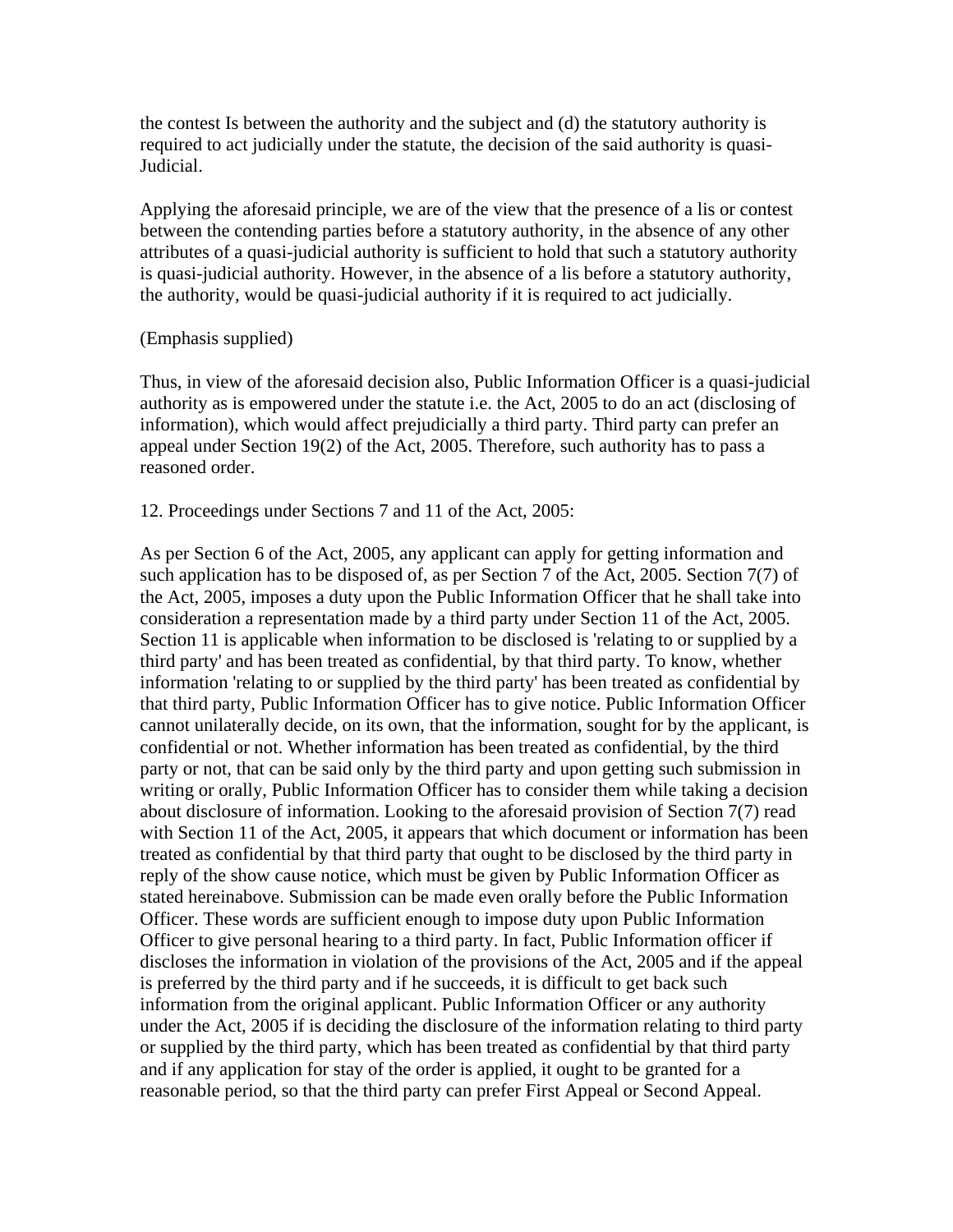10. Whether time limit prescribed for imparting information dilutes the principles of natural justice:

It is vehemently submitted by learned Counsel for the original applicant that very rigid and time bound schedule has been given to the Public Information Officer, under the Act, 2005. No sooner did the application is received for getting in formation, the clock starts. If the information is not supplied within time bound schedule, drastic are the consequences. There is a presumption under Section 7(2) that if the information is not supplied within time, it shall be deemed to have refused. Under Section 20 of the Act, 2005, Public Information Officer or the responsible Officer is liable for the penalty and, therefore, there is no need by Public Information Officer to hear the third party. This contention is not accepted by this Court for the reasons as stated hereinabove and looking to Sections  $7(7)$ ,  $11(1)$ ,  $11(3)$ ,  $11(4)$  read with Section 19(2) and 19(4), it is the duty vested in Public Information Officer to invite a submission from a third party. Such submission can be in writing or orally. They must be considered by the Public Information Officer. Right to make oral submissions, means right of personal hearing. Even under Rule  $6(4)(v)$  of the Gujarat Right to Information Rules, 2005, third party may be heard by First Appellate Authority and, under Section 19(4), explicitly and unequivocally, a right of personal hearing is given. As per the Act, 2005-

(i) written notice to third party must be given (as per Section  $11(1)$ );

(ii) third party can make submissions in writing or orally;

(iii) these submissions must be kept in view (as per Section  $11(1)$ ) or shall have to be considered (as per Section 7(7) by Public Information Officer;

(iv) Public Information Officer has to pass speaking order or Public Information Officer has to give reasons, if information 'relating to or supplied by third party and has been treated as confidential by that third party" is to be disclosed;

(v) copy of this order must be given to third party (as per Section 11(3));

(vi) third party has to be informed that he can prefer an appeal (as per Section  $11(4)$ );

(vii) right of First Appeal is given to third party (as per Section 19(2));

(viii) right of Second Appeal is also given to third party (under Section 19(3));

 $(ix)$  Under Rule  $6(4)(y)$  of the Gujarat Information Rules, 2005, third party can get opportunity of personal hearing before First Appellate Authority.

(x) duty is also imposed upon Second Appellate Authority to provide opportunity of hearing to third party (as per Section 19(4)).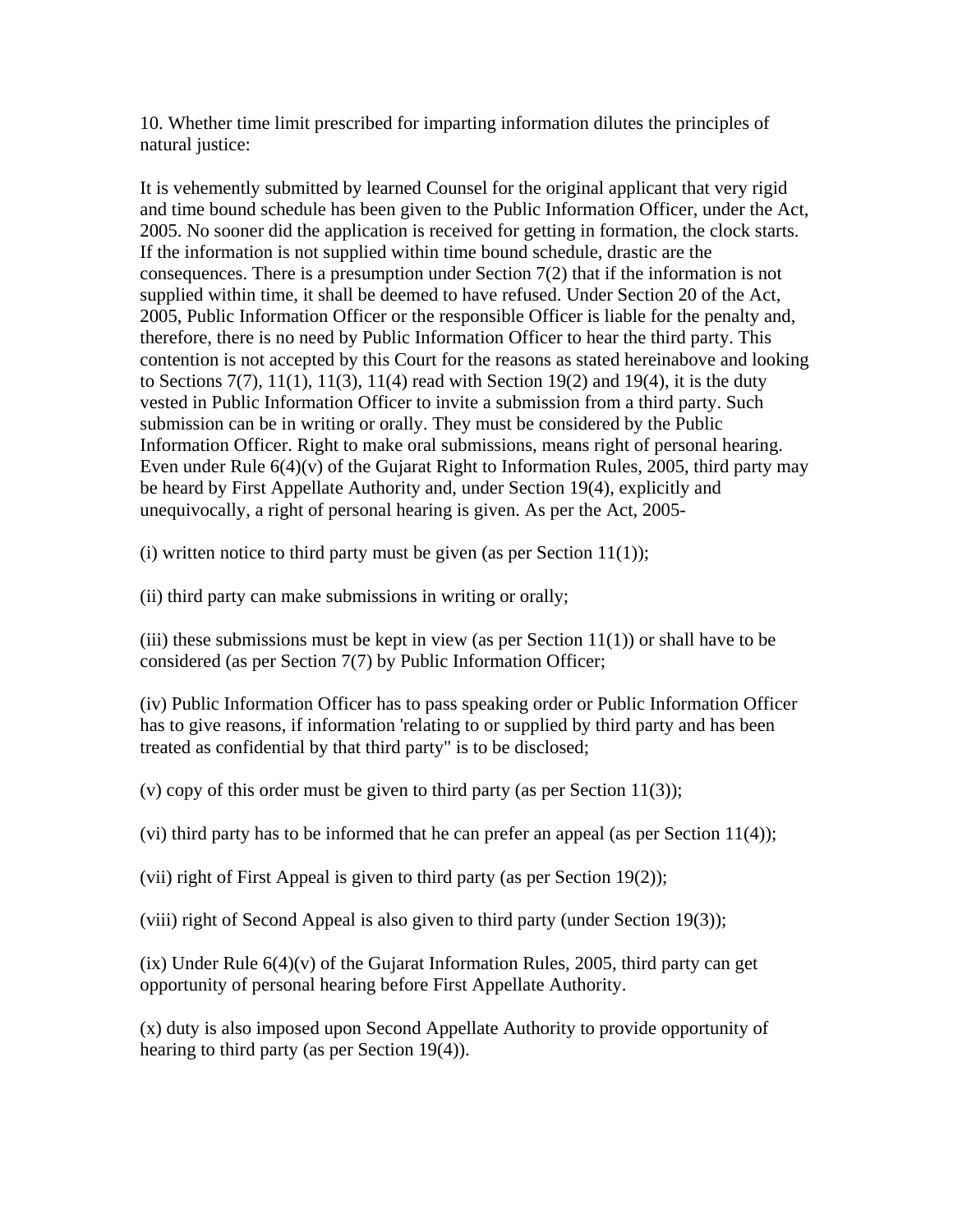In view of these provisions under the Act, 2005. I am clearly of the opinion that time bound schedule given under the Act. 2005 is not ousting a right of hearing vested in a third party before imparting information to the applicant, 'relating to or supplied by that third party and has been treated as confidential'. Confidentiality of the information is such a vital subject that it requires proper understanding by Public Information Officer. Looking to the aforesaid provisions of the Act, 2005, hearing of third party is a must. Time bound schedule given under the Act, 2005 should be kept in mind and hearing ought to be over, keeping in mind, the time bound schedule given under the Act. It has been held by Hon'ble Supreme Court in the case of Dr. Rashlal Yadav v. State of Bihar and Ors. , especially in Para 6, relevant

part of Para 6 reads as under:

...If the statute confers drastic powers it goes without saying that such powers must be exercised in a proper and fair manner. Drastic substantive laws can be suffered only If they are fairly and reasonably applied. In order to ensure fair and reasonable application of such laws Courts have, over a period of time, devised rules of fair procedure to avoid arbitrary exercise of such powers. True it is, the rules of natural justice operate as checks on the freedom of administrative action and often prove time-consuming but that is the price one has to pay to ensure fairness in administrative action. And this fairness can be ensured by adherence to the expanded notion of rule of natural justice. Therefore, where a statute confers wide powers on an administrative authority coupled with wide discretion, the possibility of its arbitrary use can be controlled or checked by insisting on their being exercised in a manner which can be said to be procedurally fair. Rules of natural justice are, therefore, devised for ensuring fairness and promoting satisfactory decision-making. Where the statute is silent and a contrary intention cannot be implied the requirement of the applicability of the rule of natural justice is read into it to ensure fairness and to protect the action from the charge of arbitrariness. Natural justice has thus secured a foothold to supplement enacted law by operating as an implied mandatory requirement thereby protecting it from the vice of arbitrariness. Courts presume his requirement in all its width as implied unless the enactment supplies indications to the contrary as in the present case....

## (Emphasis supplied)

Thus unless the law expressly or by necessary implication excludes the application of the rule of natural justice. Courts will read the said requirement in enactments that are silent and insist on its application. Looking to the provisions of Section  $7(7)$ ,  $11(1)$ ,  $19(2)$ ,  $19(3)$ and 19(4), I am clearly of the opinion that applicability of the principles of natural justice are excluded before taking decision under Section 7 and, therefore, even if it is a timeconsuming process as stated in the aforesaid para, the principles of natural justice ought to be followed to ensure fairness in the decision by Public Information Officer.

Thus, Time bound schedule given under the Act, 2005 is not for ousting the hearing of a third party but is only for the prompt, quick and early disposal of the application, preferred by the applicant under Section 6 of the Act, 2005, so that information can be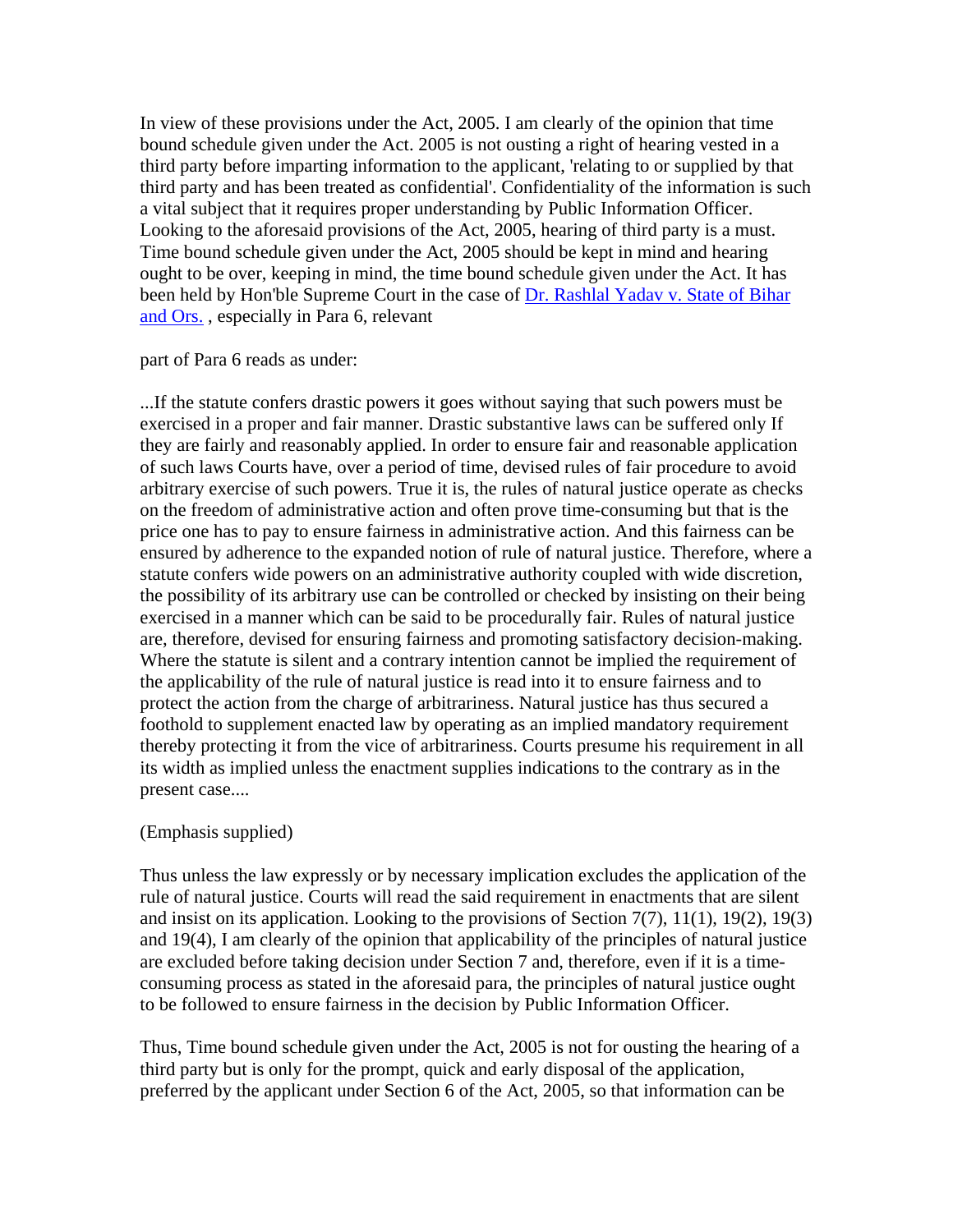supplied as quickly as possible to the applicant. Everything cannot be done so hurriedly that the rights given to third party under Section 11 are violated. What information has been treated as confidential by the third party is known to the third party. Public Information Officer has to understand confidentiality of the information, its effect upon the third party and has also to keep in mind, right of applicant to get information. Sometimes such informations are relating to trade or commercial secrets protected by law and, therefore, proviso has been provided under Section 11(1) of the Act, 2005, that if the public interest in disclosure outweighs in importance any possible harm or injury to the interests of such third party, the disclosure of information is allowed by Section 11(1) of the Act, 2005. Likewise are the provisions, vis-a-vis third party under Sections 8(d) and 8(j). But before arriving at this having far reaching consequences, conclusion by Public Information Officer, he ought to give an opportunity of being heard to a third party, even in existence of time bound schedule given by the Act, 2005. Thus, in view of the aforesaid provisions, the principles of natural justice are not diluted, by time bound schedule given under the Act, 2005.

13. What satisfaction must be arrived at. prior to disclosure of information about third party:

Looking to the provisions of the Act especially Section 8(d), 8(j) and proviso to Section 11(1) and looking to the process of disclosing information to the applicant 'relating to or supplied by the third party and treated as confidential by the third party', the Act imposes a duty upon Public Information Officer to arrive at a conclusion that public interest in disclosure outweighs. harm or injury, to the protected interest of such third party, or larger public interest warrants, disclosure of such information.

In considering whether the public interest in disclosure outweighs in importance any possible harm or injury to the interest of such third party, the Public Information Officer will have to consider the following:

(i) The objections raised by the third party by claiming confidentiality in respect of the Information sought for.

(ii) Whether the Information is being sought by the applicant in larger public interest or to wreak vendetta against the third party. In deciding that the profile of person seeking information and his credentials will have to be looked into. If the profile of the person seeking Information, in light of other attending circumstances, leads to the construction that under the pretext of serving public interest, such person is aiming to settle personal score against the third party, it cannot be said that public interest warrants disclosure of the information solicited.

(iii) The Public Information Officer, while dealing with the information relating to or supplied by the third party, has to constantly bear in mind that the Act does not become a tool in the hands of a busy body to settle a personal score.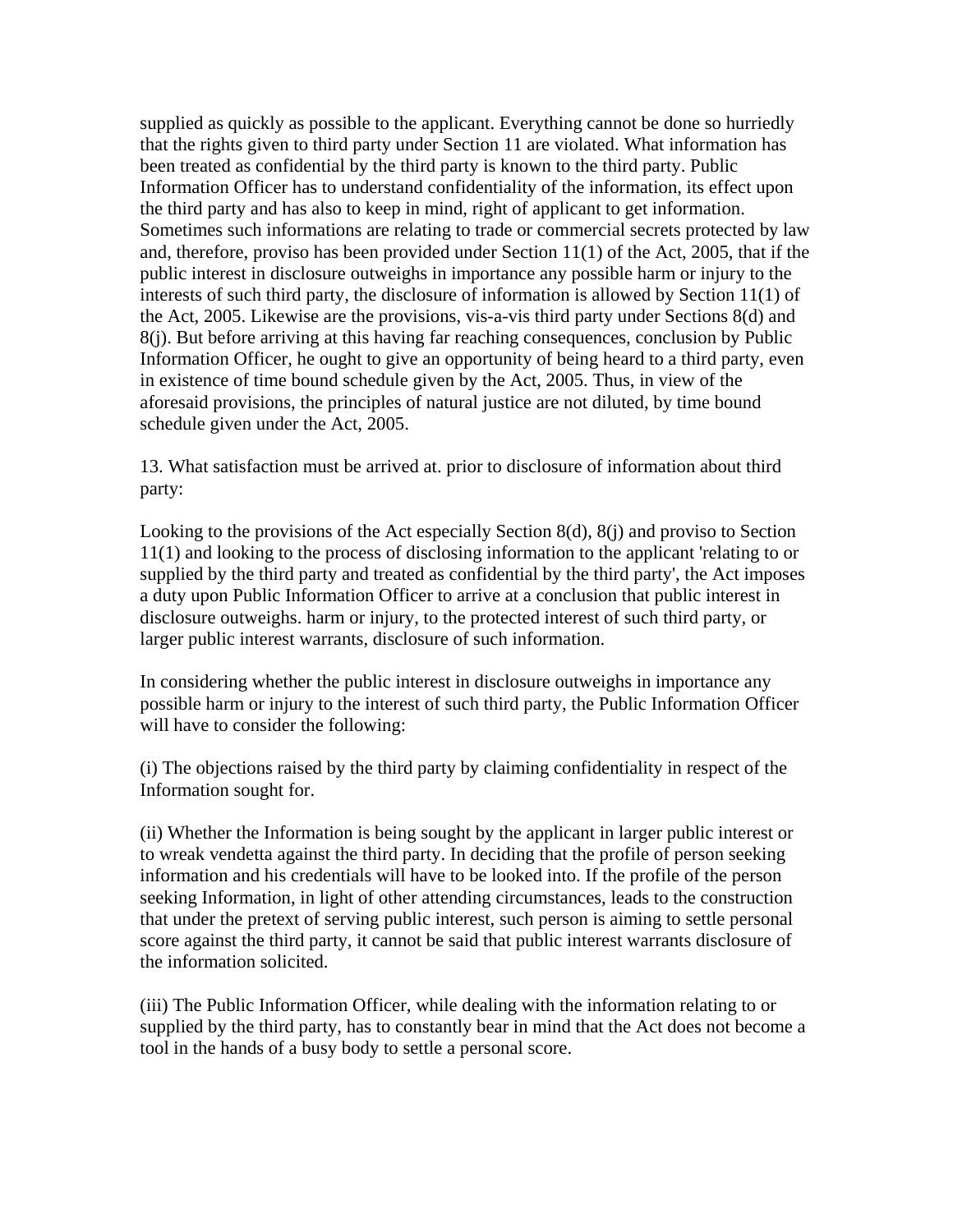Learned counsel for the petitioner has relied upon the decision rendered by Hon'ble Supreme Court in the case of Ashok Kumar Pandey v. State of West Bengal and Ors. ,

especially in Paras 12 and 14, read as under:

12. Public interest litigation is a weapon which has to be used with great care and circumspection and the judiciary has to be extremely careful to see that behind the beautiful veil of public interest an ugly private malice, vested interest and/or publicity seeking is not lurking. It is to be used as an effective weapon in the armory of law for delivering social justice to the citizens. The attractive brand name of public interest litigation should not be used for suspicious products of mischief. It should be aimed at redressal of genuine public wrong or public injury and not publicity oriented or founded on personal vendetta. As indicated above, Court must be careful to see that a body of persons or member of public, who approaches the Court is acting bona fide and not for personal gain or private motive or political motivation or other oblique consideration. The Court must not allow its process to be abused for oblique considerations. Some persons with vested interest indulge in the pastime of meddling with judicial process wither by force of habit or from improper motives. Often they are actuated by a desire to win notoriety or cheap popularity. The petitions of such busy bodies deserve to be thrown out by rejection at the threshold, and in appropriate cases with exemplary costs.

14. The Court has to be satisfied about (a) the predentials of the applicant: (b) the prima facie correctness or nature of information given by him; (c) the information being not vague and indefinite. The information should show gravity and seriousness involved. Court has to strike balance between two conflicting interests; (i) nobody should be allowed to indulge in wild and reckless allegations besmirching the character of others; and (ii) avoidance of public mischief and to avoid mischievous petitions seeking to assail, for oblique motive, justifiable executive actions. In such case, however, the Court cannot afford to be liberal. It has to be extremely careful to see that under the guise of redressing a public grievance, it does not encroach upon the sphere reserved by the Constitution to the Executive and the Legislature. The Court has to act ruthlessly while dealing with imposters and busy bodies or meddlesome interlopers impersonating as public-spirited holy me. They masquerade as crusaders of justice. They pretend to act in the name of Pro Bono Publico, though they have no interest of the public or even to their own to protect.

## (Emphasis supplied)

Thus, for arriving at a conclusion that public interest in disclosure outweighs, harm or injury, to the protected interest or larger public interest warrants disclosure of such information, credentials of the applicant or profile of a person should also be kept in mind.

Thus, the aforesaid factors will be considered by Public Information Officer before disclosing the information 'relating to or supplied by a third party and has been treated as confidential by that third party'. To arrive at this conclusion, Public Information Officer has to give notice to a third party. They ought to allow a third party to make a submission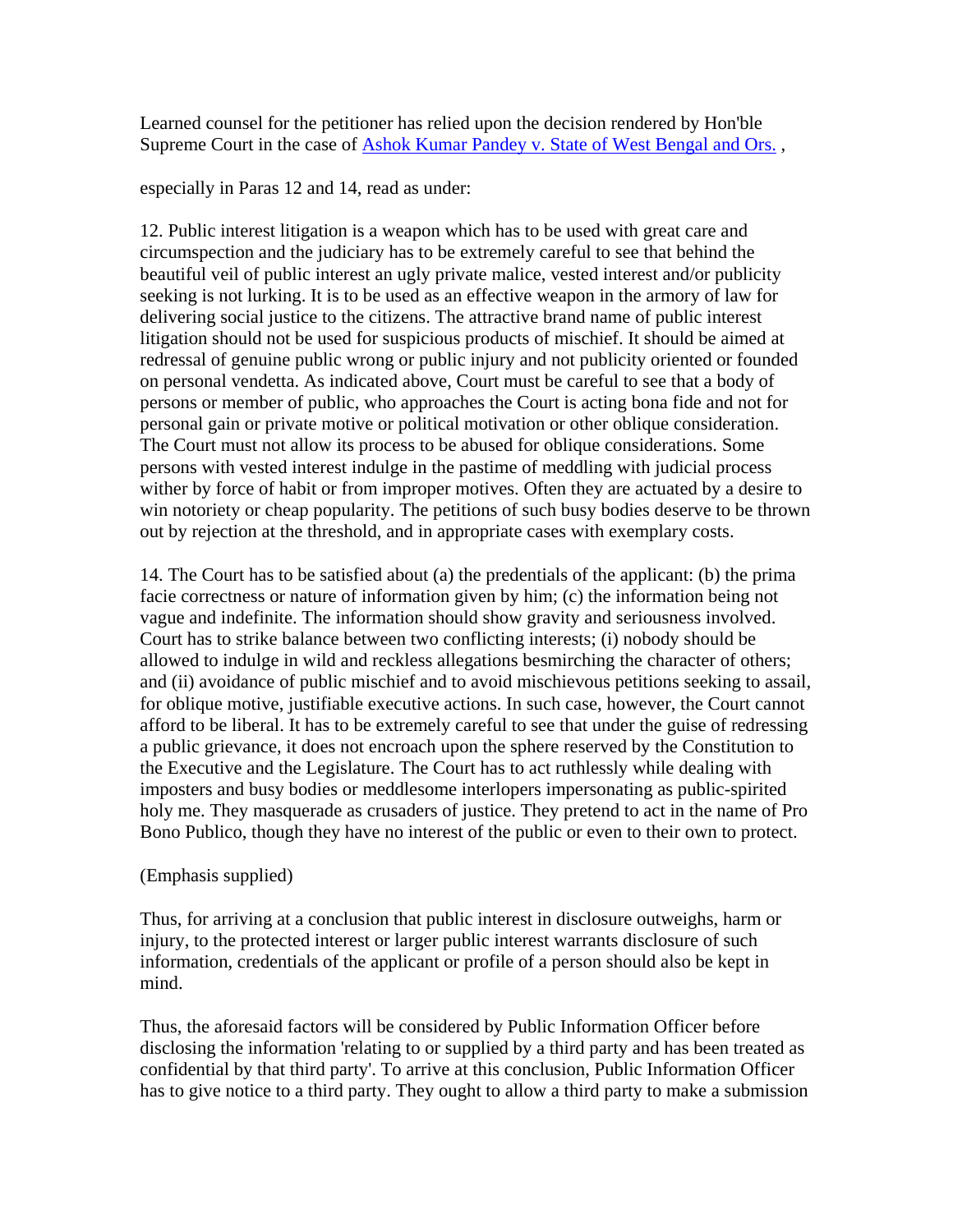thereafter, he must hear the third party and finally, he has to pass a speaking order. In the facts of the present case, no conclusion has been arrived at by the concerned respondent authorities, and, hence, the orders passed by concerned respondent authorities deserve to be quashed and set aside.

14. Proceedings under Sections 18 and 19 of the Act, 2005:

Learned counsel for the petitioners submitted that though no second appeal was preferred by the applicant before respondent No. 1, respondent No. 1 passed an order on 31st January, 2007 to disclose the Information and the matter was remanded to respondent No. 2. The Second Appellate Authority remanded the matter to the First Appellate Authority and, thereafter, mathematically and without application of mind, rest of the authorities have followed the direction dated 31st January, 2007. In response to this, it is contended by learned Counsel for respondent No. 1 that Sections 18, 19 and 20 are read simultaneously and not in isolation, then, extent, width and nature of the power is given under Section 18 of the Act, 2005. If there is any complaint, it will be considered as per Section 18 and if the complaint is received, the order can be passed by respondent No. 1, without giving any opportunity of being heard to the third party. Section 19 pertains to appeals (First Appeal as well as Second Appeal) and Section 20 pertains to penalty and, therefore, it is submitted by learned Counsel for respondent No. 1 that there is no illegality by respondent No. 1 in passing an order dated 31st January, 2007. This contention of respondent No. 1 is not accepted by this Court mainly for the reasons as stated hereinabove that a third party has got certain rights under the provisions of the Act, 2005, as confidential information is to be disclosed or supplied to the applicant. Confidentiality of the information cannot be ignored by Public Information Officer. In the facts of the present case, as stated hereinabove, the informations which were asked by the applicant were relating to the third party. He preferred an application on 25th July, 2006 to the respondent No. 3 under Section 6 of the Act, 2005. The respondent No. 3 transferred the said application to respondent No. 4 on 29th July, 2006, respondent No. 3, who is Public Information Officer at Ahmedabad had correspondingly brought to the notice of the applicant that he may contact respondent No. 4 for getting information, who is Public Information Officer at Jamnagar. This communication is dated 29th August, 2006. Being aggrieved by this communication, the applicant had preferred an application before respondent No. 1, who is Second Appellate Authority. Looking to the facts of the case, he passed a final order, (which could have been passed by Public Information Officer, after following procedure as referred hereinabove) and remanded the matter to respondent No. 2 (who is first Appellate Authority). There is no such provisions under the Act, 2005 for remanding such application to respondent No. 2 because it was a complaint under Section 18. As per learned Counsel appearing for respondent No. 1, in fact, no second appeal was preferred before respondent No. 1 by the original applicant. Nothing was decided by the first Appellate Authority and, therefore, there is no question of remanding the matter to respondent No. 2 whatsoever arises and that too, with the final decision to impart information as prayed for by the original applicant and because of his order dated 31st January, 2007, which is totally in violation of provisions of the Act, 2005 and in violation of principles of natural justice. I accept this contention. Respondent No. 1 cannot pass an order dated 31st January, 2007. Looking to Section 18(1) empowers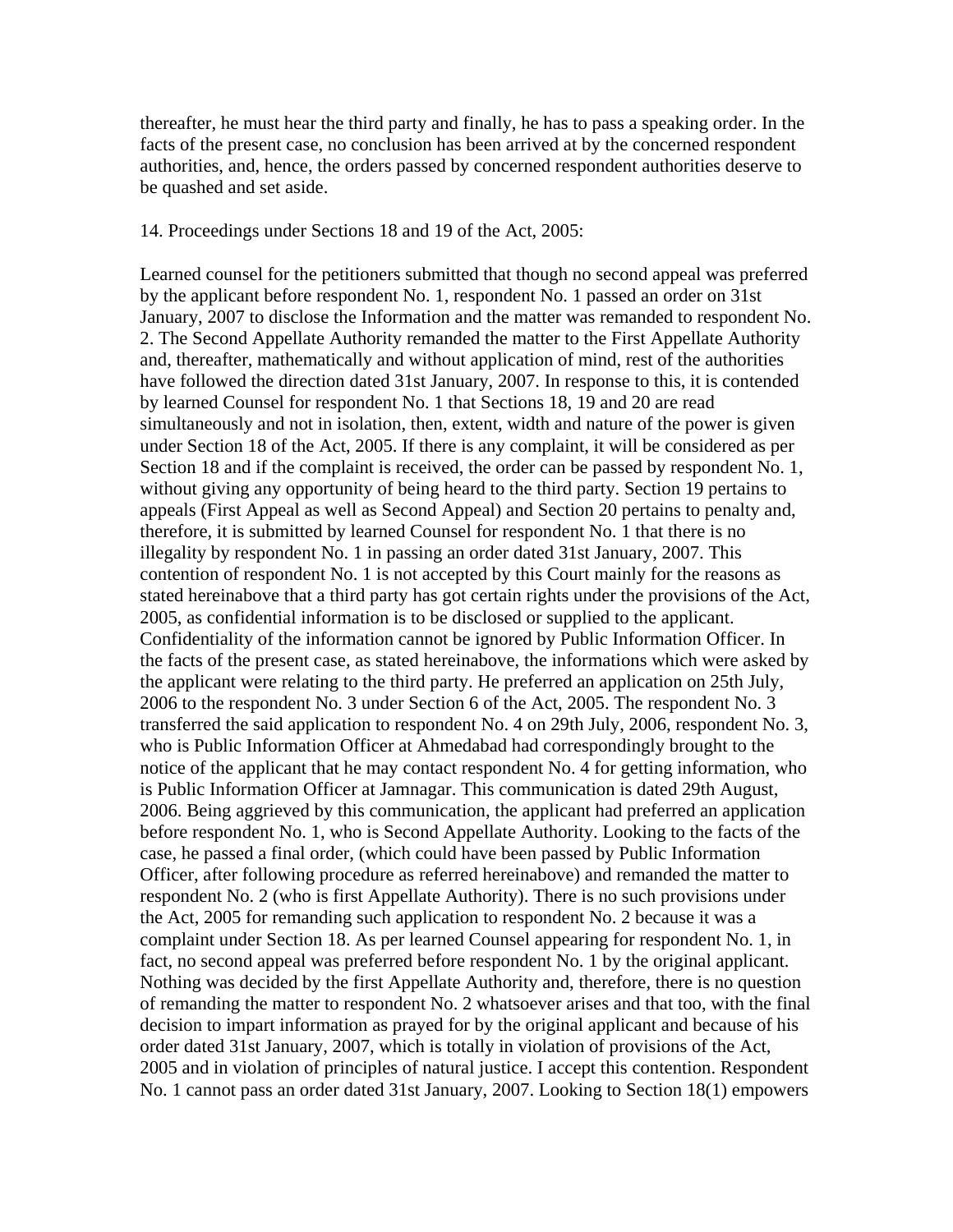to inquire into a complaint. As per Section 18(2), if there are reasonable grounds, State Information Commission can hold inquiry. As per Section 18(3) provides teeth for holding inquiry. Certain powers vested in Civil Court under Civil Procedure Code have been invested in the Commission. Scope of Section 18 is different from Section 19. Section 19 provides Appeals (First Appeal and Second Appeal). In appeal, order passed by lower authority can be quashed or it can be amended or modified or can be upheld. Appeal is continuation of earlier proceedings.

In the facts of the present case, order dated 31st January, 2007 passed under Section 18. No appeal was preferred under Section 19. In fact, State Information Commission has no power or jurisdiction to pass such order under Section 18, for the following reasons:

(i) The Information Commission has no authority or jurisdiction to pass an order directing the Appellate Authority to part with information under Section 18 of the Act.

(ii) The order clearly indicates that the Appellate Authority is left with no discretion except to issue suitable directions and to arrange to provide information.

(iii) No scope has been left for the Assistant Public Information Officer or the Public Information Officer to decide the matter considering the provisions of Section 11.

(iv) Direction is given that the lower authorities should not only provide information, but to furnish to the Commission the information so provided.

(v) The power under Section 18 is limited to hold an inquiry into a complaint and if necessary, impose penalties under Section 20. It is not an appellate power for the appellate power is found in Section

#### 19.

(vi) The effect of the order dated 31-1-2007 is that the petitioner has been completely deprived of statutory right of appeal. This would be evident from the fact that the Labour Commissioner has been directed to furnish information and further the Labour Commissioner has directed in turn the Assistant Labour Commissioner vide order. dated 9-3-2007 to disclose the informations. All appeals in the circumstances have become nugatory. Alternative remedy, which would be generally available, is completely lost in view of the order passed by the Information Commissioner. It appears that rest of the authorities have mechanically followed that order dated 31st January, 2007. Respondent No. 2 is the first Appellate Authority, who directed from Ahmedabad on 9th March, 2007 to furnish the information. As per order dated 31st March, 2007, direction was given by respondent No. 2 at Ahmedabad for information to be supplied by respondent No. 4, who is at Jamnagar and on the very same day, respondent No. 4, who is Jamnagar supplied information to the original applicant because of direction in the order dated 31st January, 2007. An order passed by the Officer at Ahmedabad, whether was properly read or understood by Officer at Jamanagar is not even properly coming on the record of the present case. The distance between Ahmedabad and Jamnagar is more than 300 kms. As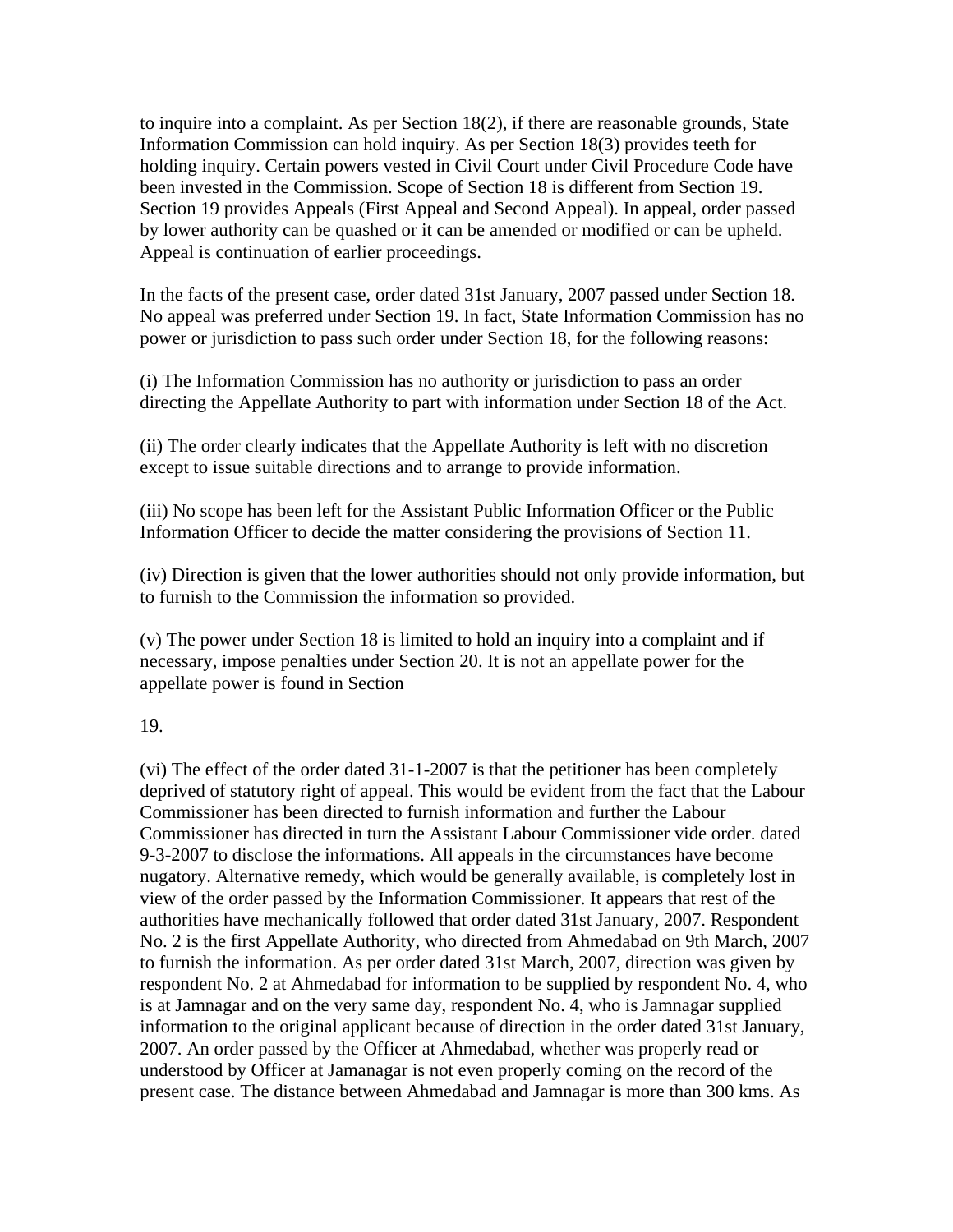this Court is quashing and setting aside the impugned three orders passed by respondent Nos. 1, 2 and 4 on the ground of violation of principles of natural justice, on the ground of orders being non-speaking orders and passed without giving notice and opportunity of personal hearing to the third party, this Court is not much analyzing scope of Section 18 read with Section 19 of the Act, 2005 and this point is kept open whether Sections 18 and 19 are working independently or not. A thing which cannot be done directly, can never be done indirectly. A right vested in the third party directly under Section 11(1) read with Section 7(7) of the Act, 2005 cannot be taken away by respondent No. 1 treating the application preferred by the original applicant dated 7th September, 2006 as the complaint under Section 18 of the Act, 2005. In other words, information which cannot be given under Section 7, can never be given under Section

18. Because Section 7 is to be read with Section 11(1), without hearing third party, no information can be supplied if it is relating to or supplied by third party and has been treated as confidential by the third party. Thus, a grave error has been committed by respondent No. 1 in passing the order dated 31st January, 2007, which is apparent on the face of the record.

#### 15. Locus standi:

It is submitted by learned Counsel for the original applicant that the petitioners have no locus standi to file these petitions. Looking to the provisions of the Act and the information asked by the original applicant, the information is relating to the present petitioner and its group Companies. Petitioner and its group Companies are third party under Section 2(n) of the Act, 2005 and there are also allegation as to commercial rivalry. Two Suits have been filed by the original applicant bearing Civil Suit No. 1431 of 2003 and Civil Suit No. 3189 of 2002. The commercial rivalry is referred to in Para 6 and 6-A in respective plaints. Learned Counsel for the petitioners submitted that more than a dozen criminal complaints have been filed by Union of India through its Officers, Serious Fraud and Investigation Office, Ministry of Company Affairs, New Delhi, against the applicant 32 such applications have been given by the very same applicant seeking information about the petitioner and its group companies. The figure 32 has gone upto more than half a century by now. Profile of a person is also to be seen by Public Information Officer for arriving at conclusion as to whether public interest, in disclosure outweighs harm or injury to the private or protected of the third party or( whether larger public interest warrants disclosure of such information. With this texture of fabric of facts, I am of the clear opinion that the petitioners have locus standi to prefer these petitions.

16. Procedure to be followed when order is against third party:

Right to get information and right to treat the particular information as confidential is to be seen through the provisions of the Act, 2005 by Public Information Officer before disclosing the information because once the information is disclosed, which is confidential, it is extremely difficult for the higher/ Appellate Courts to put the clock back. Release of information is like air or smell. Once it is allowed to spread over, it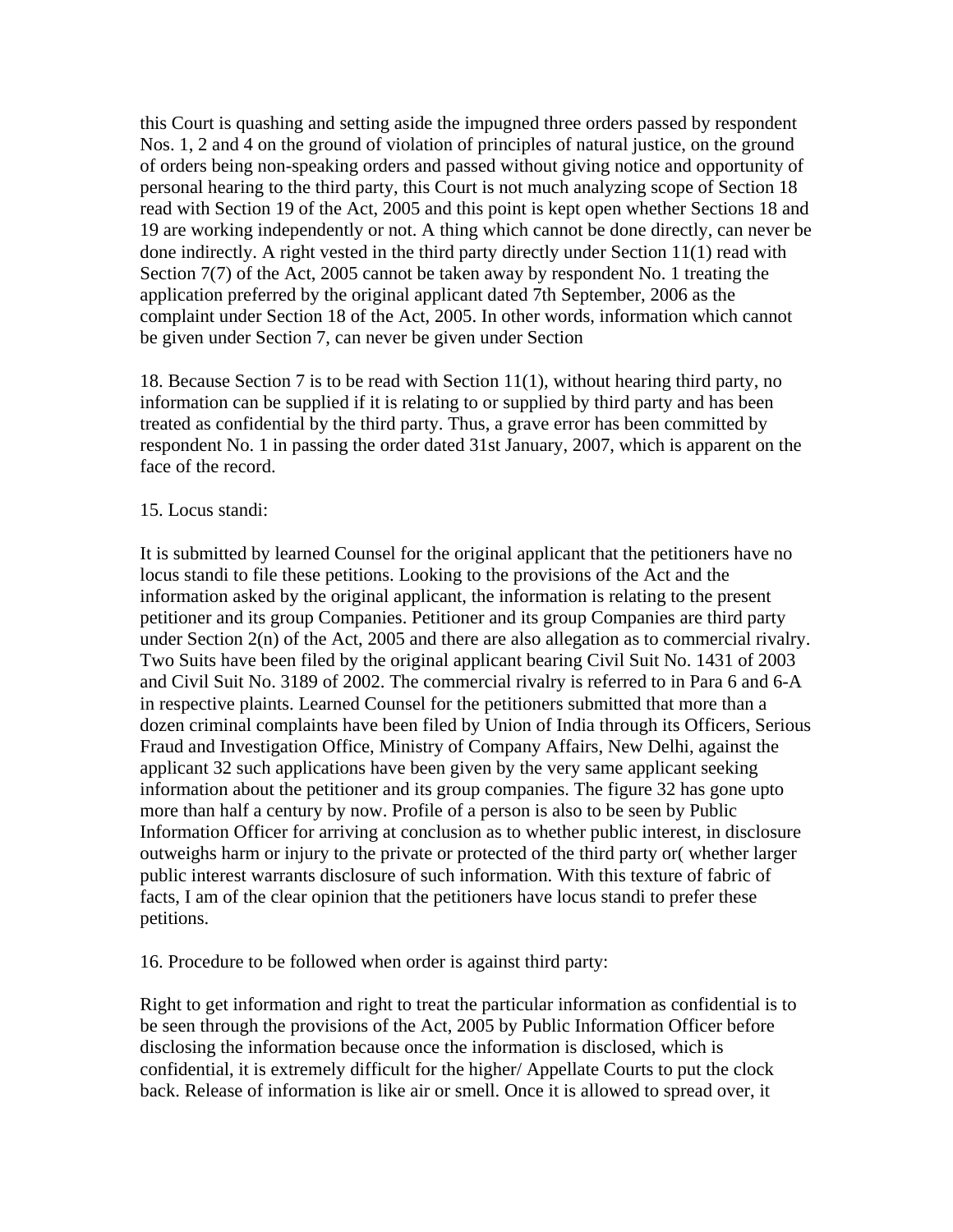cannot be called back, by Appellate Forums. Therefore if the stay is prayed, by third party, against disclosure of information, relating to or supplied by third party and has been treated as confidential by that third party, it ought to be given, at least till appeal period is over. There is no restriction upon applicant, for further transmission of information, after getting the same. If stay is not granted, perhaps, no fruits of favourable order in Appeal can be enjoyed by third party. In practical sense, order cannot be upset by higher forums. Once information is allowed to go in the hand of applicant, it is irreversible process. It makes practically First Appeal or Second Appeal or Writ petition, infructuous or every time relief will have to be moulded. Therefore, to make First Appeal or Second Appeal, effective, stay ought to be granted, if the decision is against the third party under Right to Information Act, 2005. Confidential information ought not be disclosed by the Public Information Officer except for the situation, which are referred to hereinabove. Exceptions are mentioned in the Act, 2005 especially in Sections 8 and 9 of the Act, 2005. As stated hereinabove, Public Information Officer should keep in mind public interest outweigh harm or injury to the protected interest or Public Information Officer has to draw attention of his mind that larger public interest warrants disclosure of such information. In the facts of the present case, no such conclusion has been arrived by any of the respondent authorities and, therefore, impugned orders affect the petitioners and hence have locus standi to challenge the impugned orders.

17. Rights of third party:

There are certain rights conferred by the Act, 2005 to the third party, prior to disclosure of information. Likewise, as stated hereinabove, there are also certain rights, which are vested in the third party, after an order of disclosure of the information 'relating to or supplied by the third party and has been treated as confidential by that third party'. As per Section 2(n) of the Act, 2005, the present petitioner is a third party. Looking to the provisions of the Act, 2005, especially Section 7(7), 8(d) and 8(j) read with Section 11 as well as under Section 19 of the Act, 2005, third party has certain rights, in relation to disclosure of information relating to third party or supplied by third party:

## Pre-decisional Rights:

(i) As per Section 11 of the Act, 2005, third party should be given a written notice if Public Information Officer intends to disclose or supply, the information 'relating to or supplied by the third party';

(ii) The said notice ought to be given by the Public Information Officer as to which information is asked by the applicant about the third party. Thus, nature of information asked by the applicant has to be revealed in the said notice;

(iii) Third party has right to treat the said information as confidential, looking to the several factors, viz. nature of business of the third party, nature of commercial transactions, looking to the nature of correspondence with other various Institutes, looking to the nature of reports supplied by the third party or supplied by some other Institutions about the third party, etc. Third party can treat the information as confidential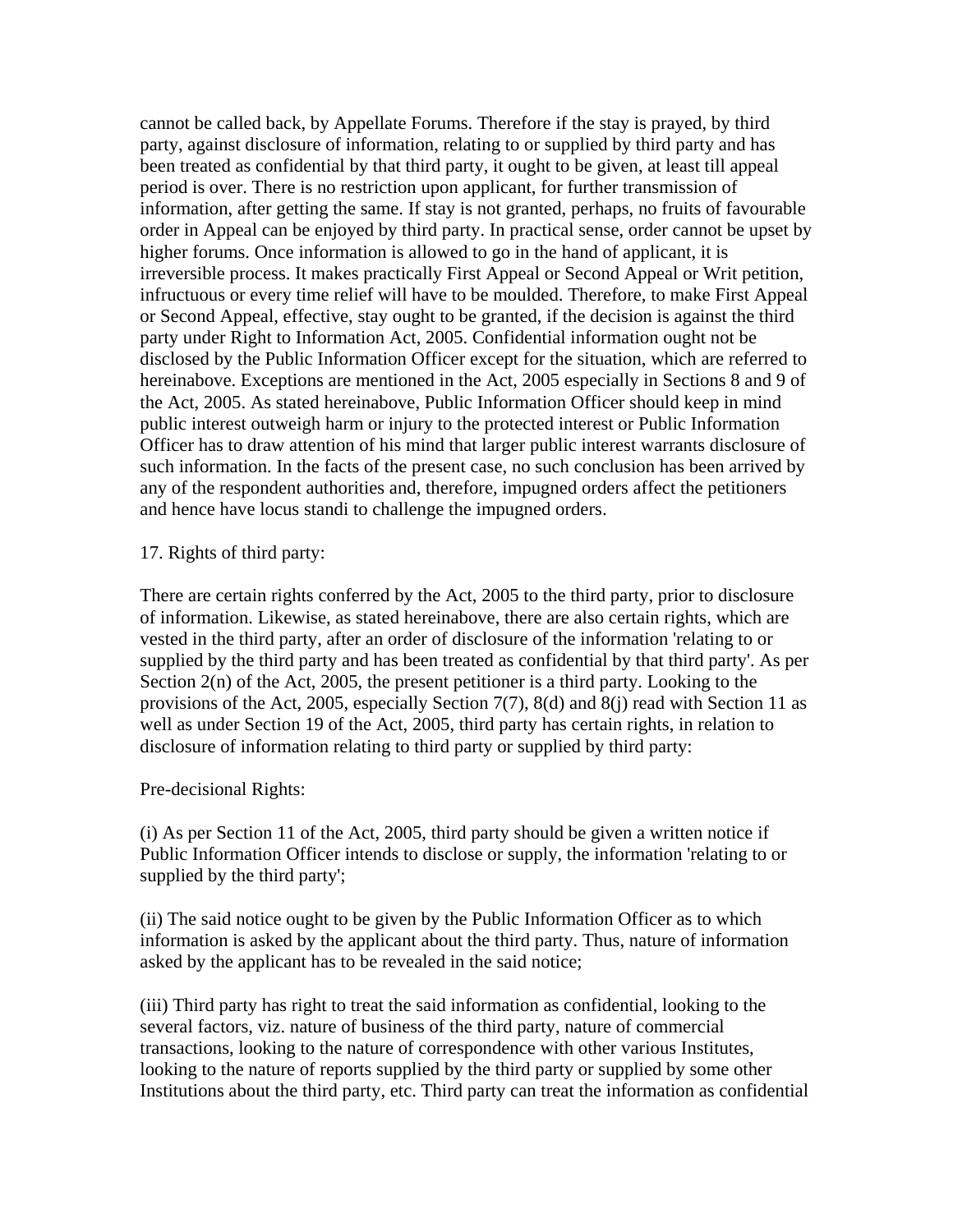at any stage, prior to grant or disclosure of information to the original applicant, by Public Information Officer;

(iv) Third party ought to be invited to make a submission in writing or orally by Public Information Officer;

(v) It is a right vested in the third party that such submission shall be kept in view, while taking a decision by Public Information Officer about disclosure of information (as per Section 11(1) of the Act, 2005) or third party has right that the Public Information Officer shall take into consideration the representation made by a third party under Section 11 (as per Section 7(7) of the Act, 2005);

(vi) Third party has a right of personal hearing to be given by Public Information Officer. Looking to Section  $8(d)$  and  $8(i)$  and proviso to Section 11(1), disclosure of information may be allowed, (i) if public interest in disclosure, outweighs, harm or injury to the protected interest of third party, or (ii) if larger public interest warrants the disclosure of such information. This will be a complex decision by Public Information Officer as it will have direct nexus with some of the important rights of third party. It may harm the competitive position of third party or it may tantamounts to unwarranted invasion, upon right of privacy;

Therefore also, in my opinion, personal hearing ought to be afforded to the third party.

(vii) Third party has a right to get speaking order. If order is not a speaking order then, the Appellate Authority cannot read the mind of the Public Information Officer. Right to prefer an appeal has been given to the third party under Section 19 of the Act, 2005. Reasons of the order, is the soul of the order, without which order has no life-Otherwise also, non-speaking order leads to arbitrariness. In case of Mr. A information will be ordered to supply whereas in other case, it can be denied. Arbitrariness and equality are sworn enemies of each other.' Where arbitrariness is present, equality is absent and where, equality is present, arbitrariness is absent.

Post-decision Rights:

(viii) When Public Information Officer orders to disclosure an information 'relating to or supplied by third party and has been treated as confidential by that third party' under Section 7, and if third party prays for stay of operation, implementation and execution of the order to prefer an appeal, or to approach higher forum generally it ought to be given at least till appeal period is over, except for the cogent reasons, to be recorded in writing. Wrongly disclosed/ supplied, confidential information relating to third party or supplied by third party, will be like spreading over, of air. It is practically impossible, for appellate forum, even if third party succeed in first appeal or second appeal or in writ petition, to order to return the wrongly disclosed information. Like smell, it will spread over from one hand to another hand, information can reach to different hands without any restriction. There is no restriction, after getting information.